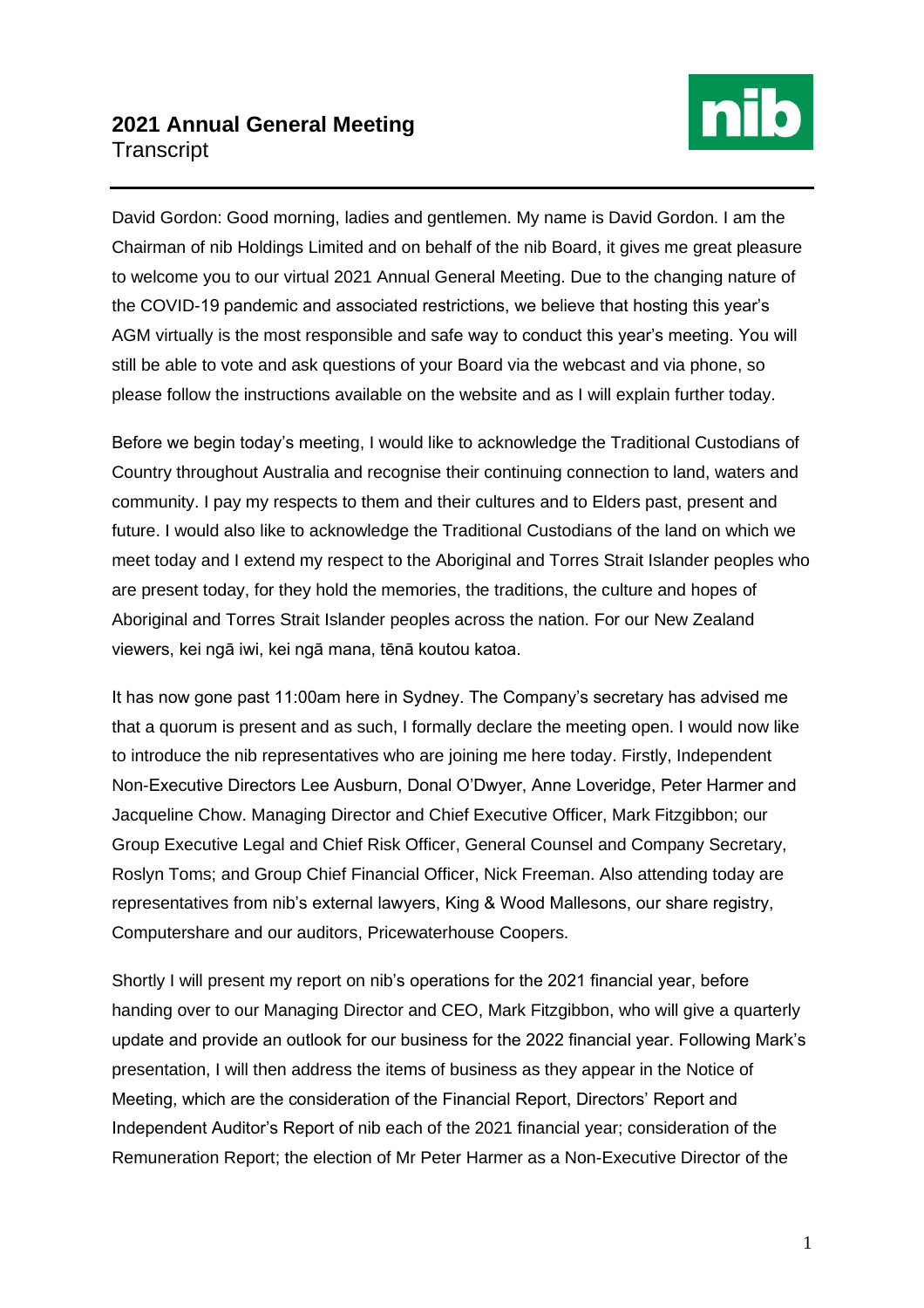Company; the re-election of Ms Jacqueline Chow as a Non-Executive Director of the Company; the approval of Mark Fitzgibbons' participation in the long-term incentive plan; and amendments to nib's constitution.

Today I would like to announce the recipient of our 2021 people's choice vote. In the lead up to our AGM, we gave our shareholders the opportunity to vote for three of nib foundation's Health Smart partners: BrainPark, Butterfly Foundation and Cancer Council NSW, who each had the chance to receive an extra \$40,000 in funding to continue to support programs dedicated to empowering youth and young adults to lead healthier lives. Thanks to the votes received by you, I'm happy to announce that Cancer Council New South Wales is the recipient of the 2021 people's choice vote. Congratulations to Cancer Council NSW and thank you to our shareholders for voting.

No matter how we present our Annual General Meeting, whether virtually as today or face to face, as we hope to do again, we place great importance on the opportunity to hear from Shareholders and answer any questions they may have. Notwithstanding that we are meeting virtually today, that priority remains. Shareholders will be given the opportunity to ask questions in relation to any aspect of nib, including its management, operations, strategy and finances. Responses to such questions or general matters of business will take place under the first item of business. For subsequent agenda items, I will only allow questions and comments specific to those items.

A reminder that to ask a question from the online platform, please follow the instructions shown on your screen. You must be logged in as a shareholder to do this. Questions via the online platform are able to be submitted now. Questions via phone line will be answered following completion of responses to the online questions. I will endeavour to answer all relevant questions from shareholders during today's meeting. If we receive similar questions regarding the same topic, we will respond to those questions collectively. However, as Chairman, I reserve the right to rule out of order any question or questions I consider to be outside the scope of the meeting.

We've also received a number of written questions from shareholders prior to today's meeting. I confirm that any shareholder who has submitted a written question will receive a written response from nib. We recognise that a significant number of our shareholders are also nib members. If you have a question relating to your health cover policy, please contact us on 13 14 63 or by visiting our website at nib.com.au.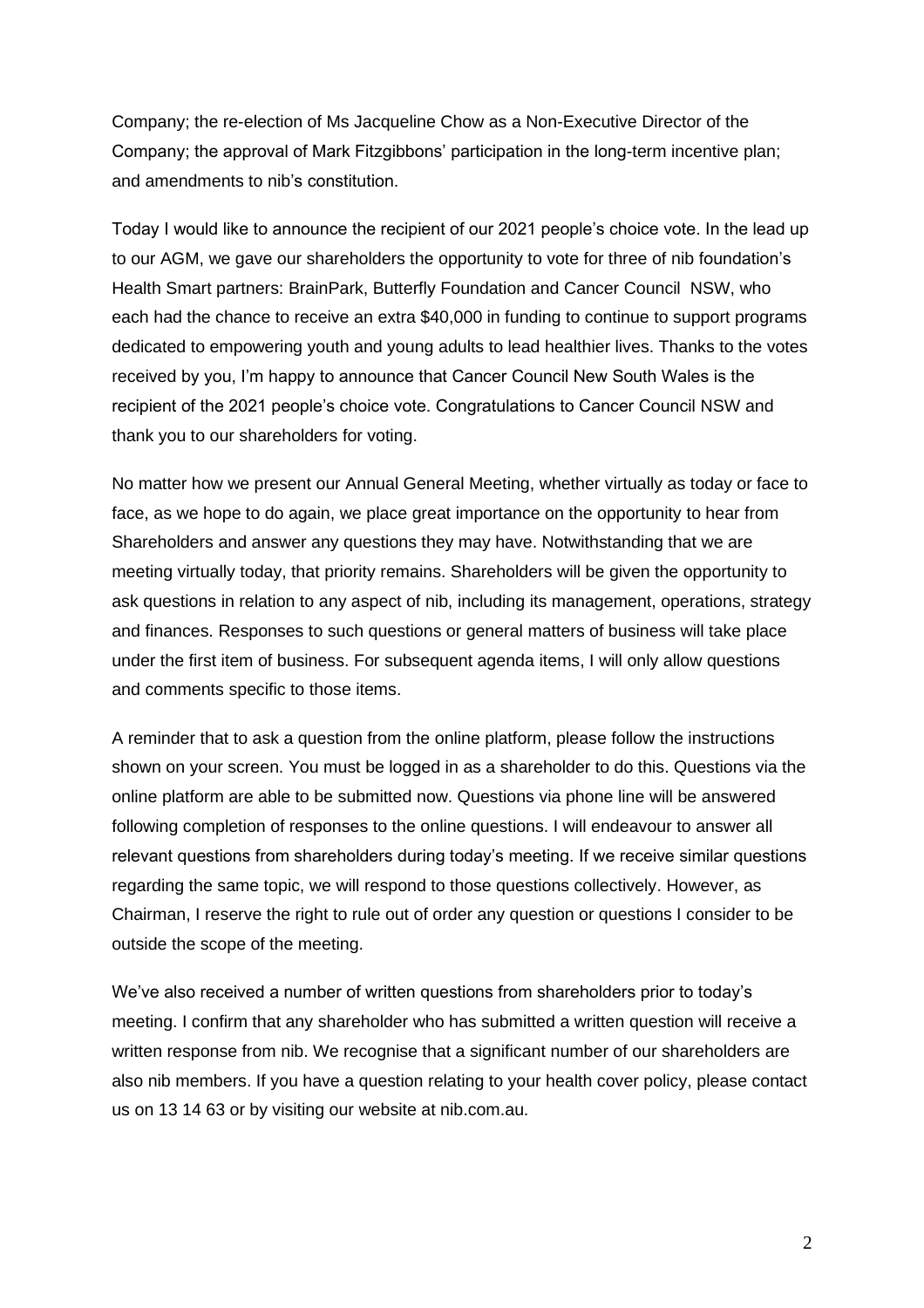After the Financial Report, Directors' Report and Independent Auditor's Report have been considered, we will then deal in turn with each item of business as set out in the Notice of Meeting. Please note that copies of nib's 2021 Shareholder Review, Annual Report and Notice of Meeting are available on our shareholder website, nib.com.au/shareholders. Participants who have logged into the online platform as a shareholder or proxy will be able to vote once I've opened the voting. I will provide further instructions on voting before addressing the items on the agenda for today's meeting.

Let me first start by saying that it gives me great pleasure to be speaking to you, our shareholders, for the first time as your newly appointed Chairman. I'm excited to be part of nib's continued progress and expansion as we continue to deliver upon our mission of Your Better Health. The idea that we can be as much about helping members with their doctors as helping them manage their health, is not lacking in ambition. Yet it elegantly complements almost 70 years of being there for our members once they are already sick or injured.

When we look back at fiscal year 2021, it will certainly be remembered as the year in which we encountered the teeth of the COVID-19 pandemic. Likely to be one of the most significant global events in our lifetimes, the pandemic has touched each and every one of us in some way. From the outset of the pandemic, we have remained steadfast in our commitment to supporting the health and wellbeing of our members, travellers, employees and communities in which we operate, while also ensuring the commercial integrity and sustainability of our business.

Our COVID-19 support package, which totals \$60 million to date, has evolved over the last 18 months in response to the needs of our various stakeholders. Support has been provided in the form of deferred premium increases, waived or suspended premiums, additional COVID-19-related coverage and \$1.5 million in community donations. With our FY21 results, we announced a return of \$15 million of claims savings to eligible members in recognition of treatment they may not have been able to receive. We anticipate further support while ever the pandemic persists and we will closely monitor developments to ensure that our support package remains fit for purpose and affordable.

Importantly, lockdowns didn't prevent us for meeting the healthcare needs of so many of our members. In FY21 we still funded 387,900 hospital claims and over 3.9 million dental, optical and other ancillary claims across the Group, with a total value of \$1.8 billion, compared to \$1.6 billion in FY20.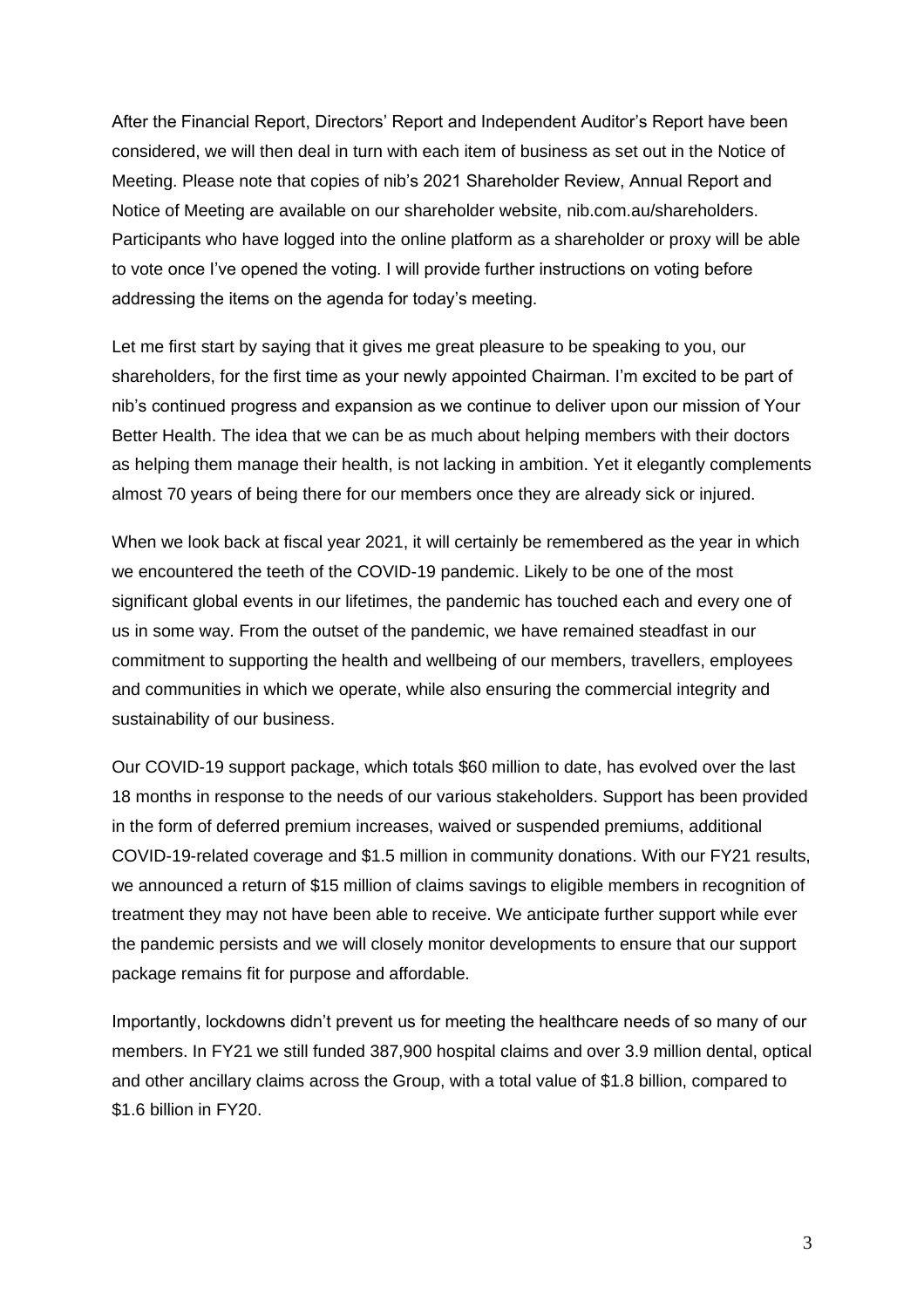It is very pleasing to see some sense of normality returning with border and stay-at-home restrictions lifting in many states. Nevertheless, there is a form of business long COVID still playing out. For example, restrictions on international travel have strained some parts of our business, in particular our travel and international health insurance operations. Compared to financial year 2019, in FY21 we took a hit of about \$60 million in our underlying earnings. However, we have continued to drive strong commercial and financial performances, reflecting the resilience of the Group and we are confident that the businesses damaged by COVID-19 will bounce back.

In FY21 Group revenue grew 2.9% to \$2.6 billion. Group underlying operating profit grew by 39.5% to \$204.9 million, largely due to the strong growth of our Australian residents health insurance business, coupled with nib New Zealand's stable performance. Group underlying operating profit includes a reassessment of the COVID-19 deferred claims liability provision set aside last year to account for the current and future catch up and risk equalisation experience. Given continuing uncertainty related to the pandemic, a \$34 million provision was retained as at 30 June 2021 for further expected claims catch up.

The increase in net profit after tax of 84.5% to \$160.5 million also benefited from strong investment income of \$51.8 million, which recovered from the volatile investment market conditions the previous year. Our full year dividend of \$0.24 per share fully franked represents a payout ratio of 68.2% of FY21 net profit after tax. The final dividend of \$0.14 per share was paid to shareholders on 5 October 2021.

From these results, shareholders can take confidence about our future plans. COVID-19 is clearly something we don't celebrate and we lament its dire consequences for so many and yet it has lent momentum to the investments we are making in our vision for a world of better health. They include investments in data science and disease prevention, virtual and electronic healthcare delivery, as well as increased digital engagement with members, travellers and clinicians. As always, we see opportunity in disruption.

FY21 will also mark a point in time when or social and environmental responsibilities to the communities we serve became all the more poignant. Our commitment to the principles of sustainability are a part of our fabric, lending from our original establishment as a sickness fund for workers at the BHP steelworks when a few employees banded together to help cover any unexpected medical bills. Today more than ever we approach our social and environmental responsibilities with sincerity, conviction and effectiveness. Too extensive to detail here, there is a long list of initiatives and progress you can reference in our Sustainability Report.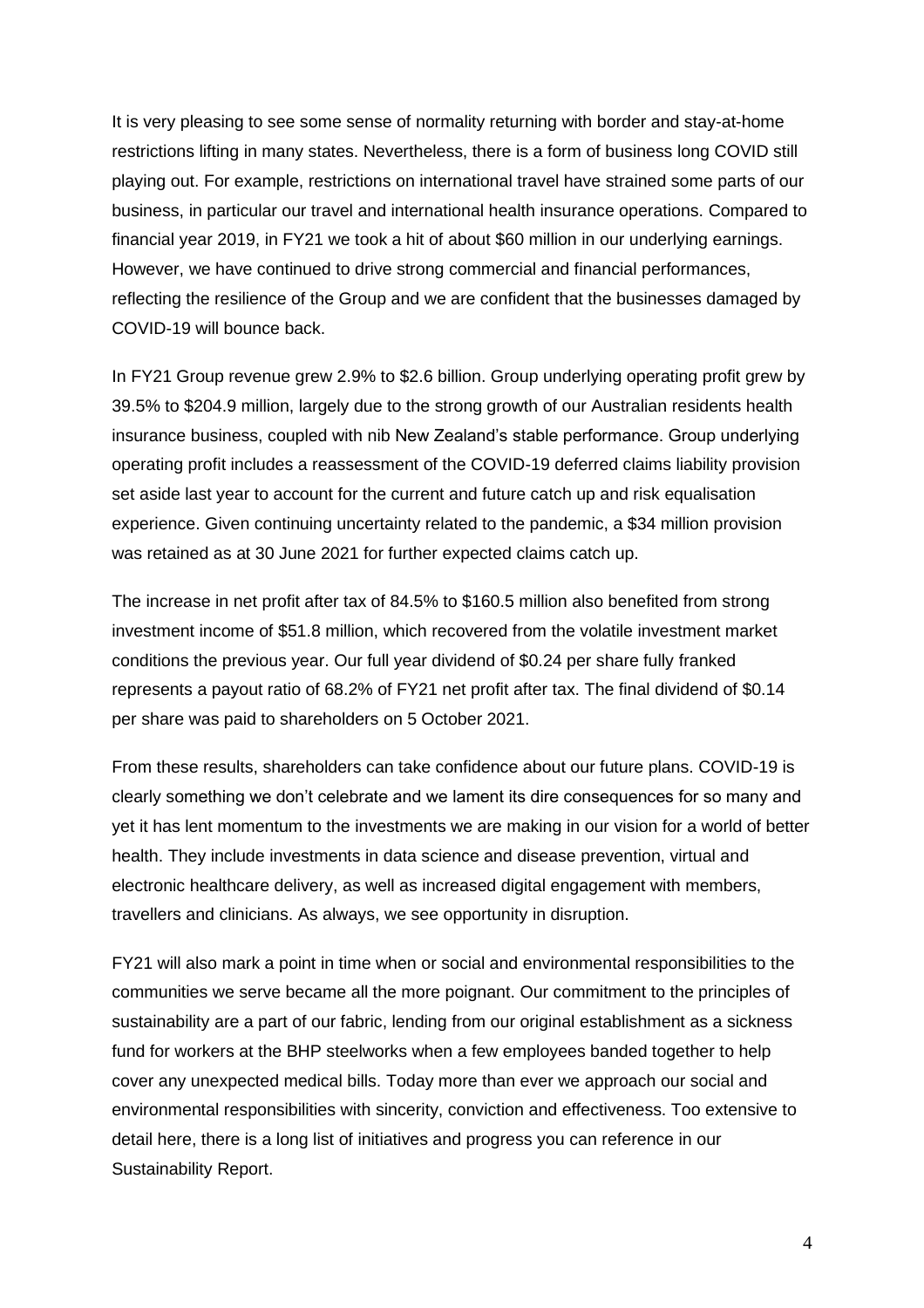For the first time, we've also set sustainability targets for the year ahead in each of our sustainability pillars, including a focus on increasing gender diversity, developing a path to net carbon zero, greater diversity in our brand and community partnerships and increased participation in our health management plans. The area in which we believe we can make the biggest impact is in more deliberate and precise population health management. We intend to play a more active role in improving community health outcomes and redressing terrible gaps in care, especially between Indigenous and non-Indigenous peoples.

nib Foundation was again a highlight of our broader contribution in society. It contributed \$1.9 million in support of three focus areas, promoting prevention, enabling equality and empowering communities. This brings the foundation's total funding commitment since its establishment in 2008 to over \$23 million. During the year, nib foundation continued to work with our COVID-19 community response partners to deliver the \$1.5 million donated by nib at the start of the pandemic. This has enabled the delivery of some crucial clinical innovations and mental health support to areas of real need across Australia and New Zealand. On behalf of the nib Board, I extend my thanks and gratitude to the nib foundation team for their ongoing passion and commitment to investing in the better health of our community.

It would be remiss of me also not to acknowledge and farewell our long-serving Chairman, Steve Crane, who retired from the Board in July 2021. Steve made an extraordinary contribution to the Company over the past decade and will be very much missed. I also welcome Peter Harmer, who will officially stand for election as our new Independent Non-Executive Director later at today's meeting. Peter brings over 40 years' experience in the Australian and international insurance and financial sectors and is already making a valuable contribution to the Board.

While FY21 has certainly been another extraordinary year and not without its challenges, our business is in very good shape. We continue to grow with increased profitability, we are well capitalised and there is no shortage of opportunity ahead. I would like to thank our people, from our employees on the frontline and our team members, to our executive management team and my fellow Board colleagues for their hard work and persistence throughout the year.

I'll now hand over to our Managing Director, Mark Fitzgibbon, who will provide his summary of the year and brief outlook for the period ahead.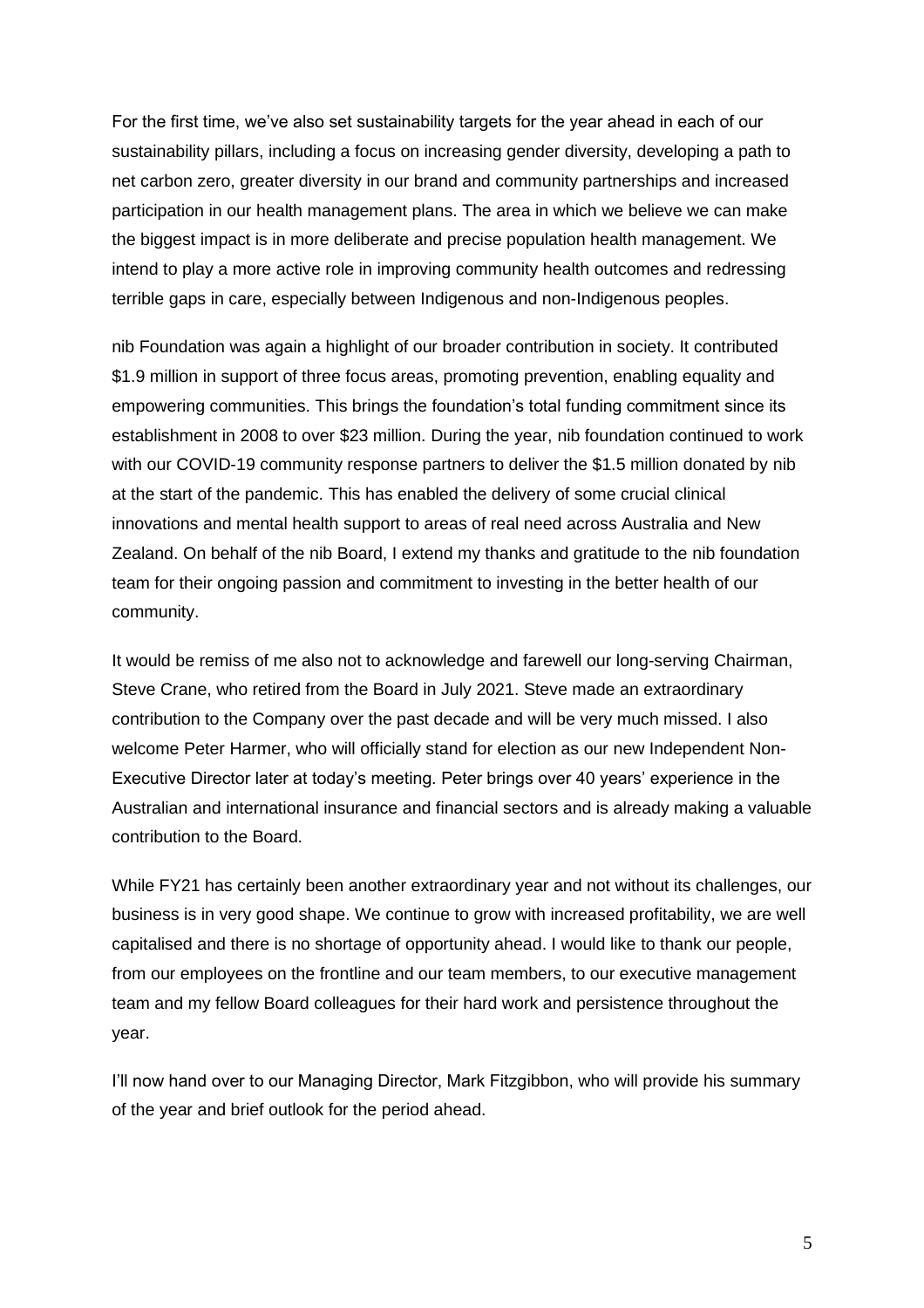Mark Fitzgibbon: Thanks for that, David and good morning all. My job this morning is twofold, just to briefly give an update on the business based upon our first quarter progress and first quarter results rather than just an illustration of progress to date and talk a little bit about our business strategy which, as you'd imagine and expect, is continuing to evolve. So I have two slides I'd like to go through this morning. They should appear shortly.

So as David has already indicated, the business remains in a very strong condition both in terms of our market presence and our financial performance. We've called out these particular metrics to give investor shareholders some sense of our business condition.

So across the entire Group, our premium revenue grew in the first quarter of this financial year, that's July, August and September 2021, compared to the previous comparable quarter by 8.5%, so was a strong growth performance. I'll concede that the growth, that 8.5%, was a little bit helped by the fact that we froze our premium increase in fiscal 2021, which meant the base of which we grew was a little bit smaller. But nevertheless, in what are challenging market conditions, growing our top line remains a top priority for us.

Our Australian Residents Health Insurance Business, what we affectionally call arhi was part of that great story and in the first quarter it put on an additional 3,829 policyholders. Now, that growth rate of 0.6% is relatively modest by our standards and we're actually expecting we'll do better across the remainder of this financial year. Our latest view is we'll more likely be closer to 3.0% for the full financial year. But a lot depends upon macro-economic conditions and market conditions, but that's a target we've now set ourselves.

Very interesting to look at the claims experience in the first quarter. Now rather than call out and make a comparison with the previous quarter of the previous fiscal year, we've gone back to fiscal year 2020, so we're talking about July, August and September of calendar year 2019. We've done that because last year was so confused by COVID-19, the shutdown in hospitals and just the general mayhem associated with our claims experience. We think this is a better base to make comparisons with.

You'll see from the slide there that compared to two years ago, our claims were down by 2.4%. And that's even making allowance for a further additional provision we've made for our deferred claims liability. Now that sounds a bit complex. It's really the money we're setting aside, recognising that treatment which didn't happen because of COVID-19 and which has effectively been deferred, we're providing for that. We're putting money in the kitty box, recognising that at some point that activity will return. Jack will still need his knee replaced at some point.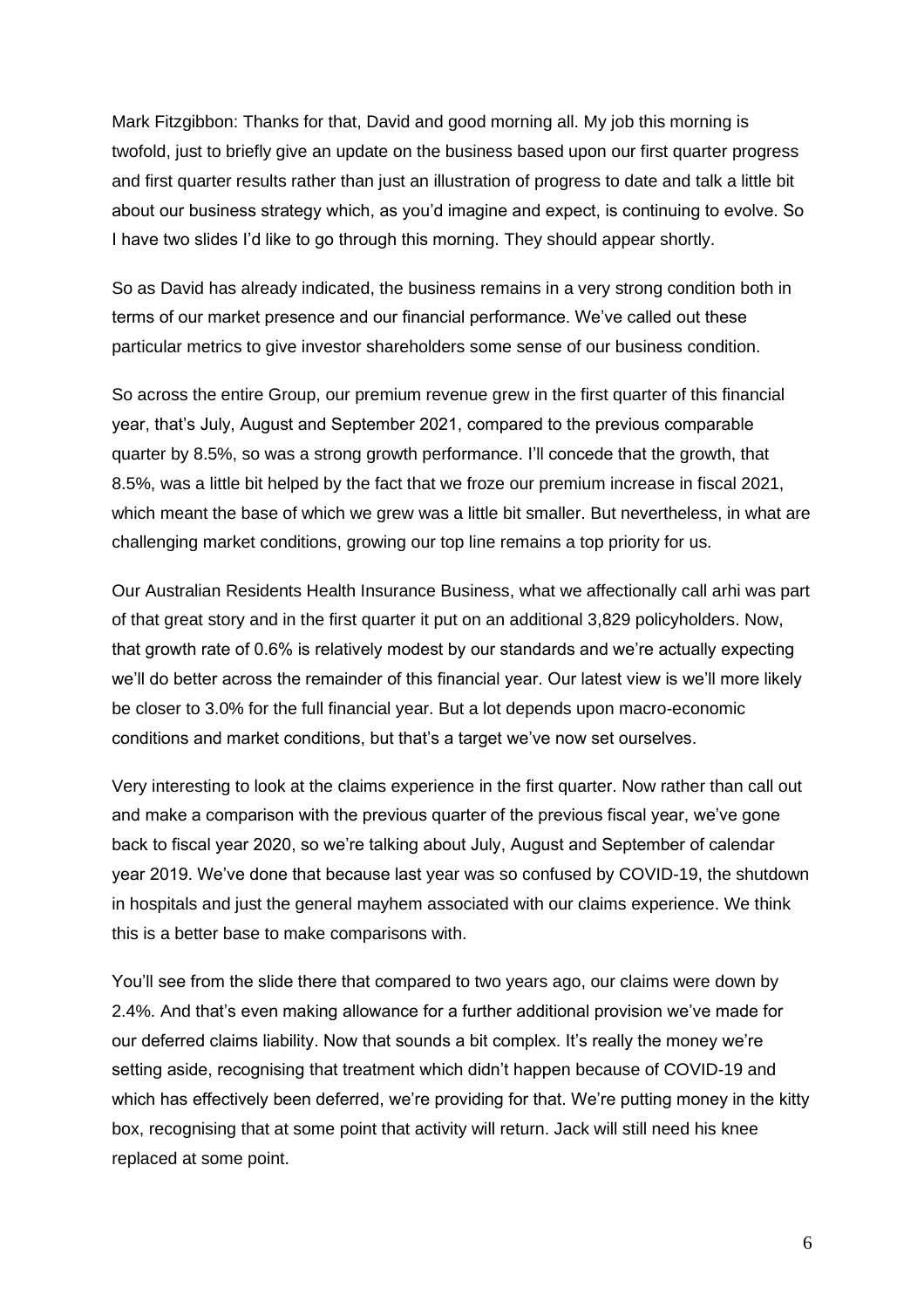But nevertheless, when you consider the policyholder growth, you can see the claims activity, notwithstanding the fact, as David has already outlined, we paid for a lot of hospital and dental services last year, it is very flat compared to what we'd normally expect because of COVID-19. I mentioned the DCL, or deferred claims liability. This is a little kitty we've created, recognising that these claims that didn't happen will happen at some point. It was almost \$50 million at the end of the quarter. We actually expected that to decline in the first quarter but further lockdowns across New South Wales and Victoria has caused us to increase that provision.

Our international workers and students business have been hit hard by COVID-19 and simply the restrictions on international travel. That has implications in two ways. Not only are we unable to make sales for foreign workers and students to come to Australia, but our claims experience is typically worse because often these people return home for Christmas or to visit family or to have babies, and being trapped in Australia - for want of a better expression - has meant our claims exposure in that business has increased quite dramatically.

So it's been a - the loss ratios in that business have been a bit tough but we are navigating that and you can see us not affecting our Group level profitability and the base is still holding up. We've actually grown our workers books in the first quarter. It is just the students numbers that have dropped off but we still have a large base of student worker customers.

New Zealand performed very well. It has been a tremendous story for us since our acquisition of the business way back in - somebody help me here? Ros? 2012, I want to say or thereabouts? We have a great Board there. We have great team and there's still lots of opportunity for us in New Zealand. We are the second largest health insurer in New Zealand today.

A bit like international students, travel of course, our travel business has been hit hard by COVID-19 and the prohibition of international travel. There are signs that things are recovering, more so in our international sales and our domestic sales because other countries have opened up their borders more rapidly than Australia.

So some promising signs there. One swallow doesn't a summer make, I know, but the fact that international sales are at about 27% of what they were two years ago - so we're using 2019 as the base to make comparisons. Even Australian sales have come back a little bit. We are quite confident in the new year, those numbers will pick up.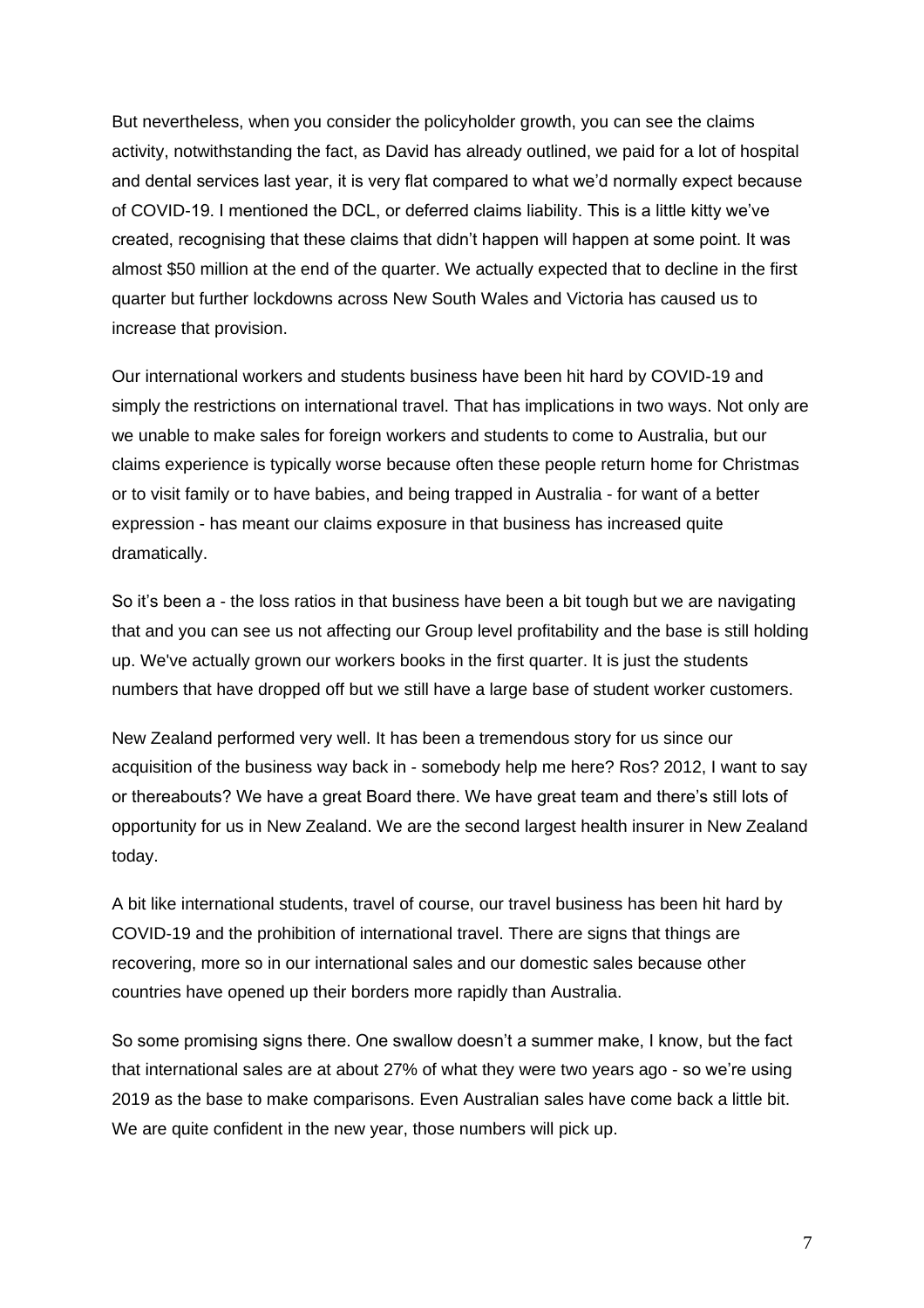International sales account for about 50% of our total sales, so the movement in international sales is quite significant for the business.

Just the last point we've dropped in there is to announce and celebrate our new distribution agreement with ING. It's another indication of the strong capability we have in the business to enter into partnerships with good companies like ING and Qantas and Suncorp and the Automobile Association in New Zealand and Priceline.

We have a particular capability, the technology, the expertise and experience these days to enter into these kind of partnerships and they're a very important part of our business. We welcome ING to that family, for want of a better description.

So that's the first quarter. Conditions in the second quarter appear comparable although it's still early days in the second quarter. Next slide, please.

Look, this slide looks a bit esoteric so apologies for that but I'll quickly go through it and give some explanation as to what it all means. So I think it's fair to say that we've been quite expansive in our thinking for a long time in the business.

Today, we had - we're beyond the traditional market of Australian Residents Private Health Insurance. We're involved in international workers and students. We're in New Zealand. We have a travel insurance business.

But it's equally fair to say that our - as expansive as our thinking has been and outward focused, we have been pretty much fixed on private health insurance as a marketplace and as - in terms of our products and the services and the problems we solve for people.

We're looking more expansively today. We're looking at Australia, for example. Not as a \$25 billion private health insurance business but a \$200 billion healthcare marketplace. We're culturally and in the way we're looking at the business, we're trying to be more a healthcare company, rather than just a private health insurance company.

We are trying to be more about protecting our members, as important as that is, for when they get sick and injured, as David has already mentioned, to a Company that is as every bit as interested in keeping them healthy in the first place.

At the heart of that - or the engine, whichever metaphor you prefer, is this notion of personalisation. This notion that with the incredible developments we're making in data science, in big data, artificial intelligence, IoT devices. That we can be there for our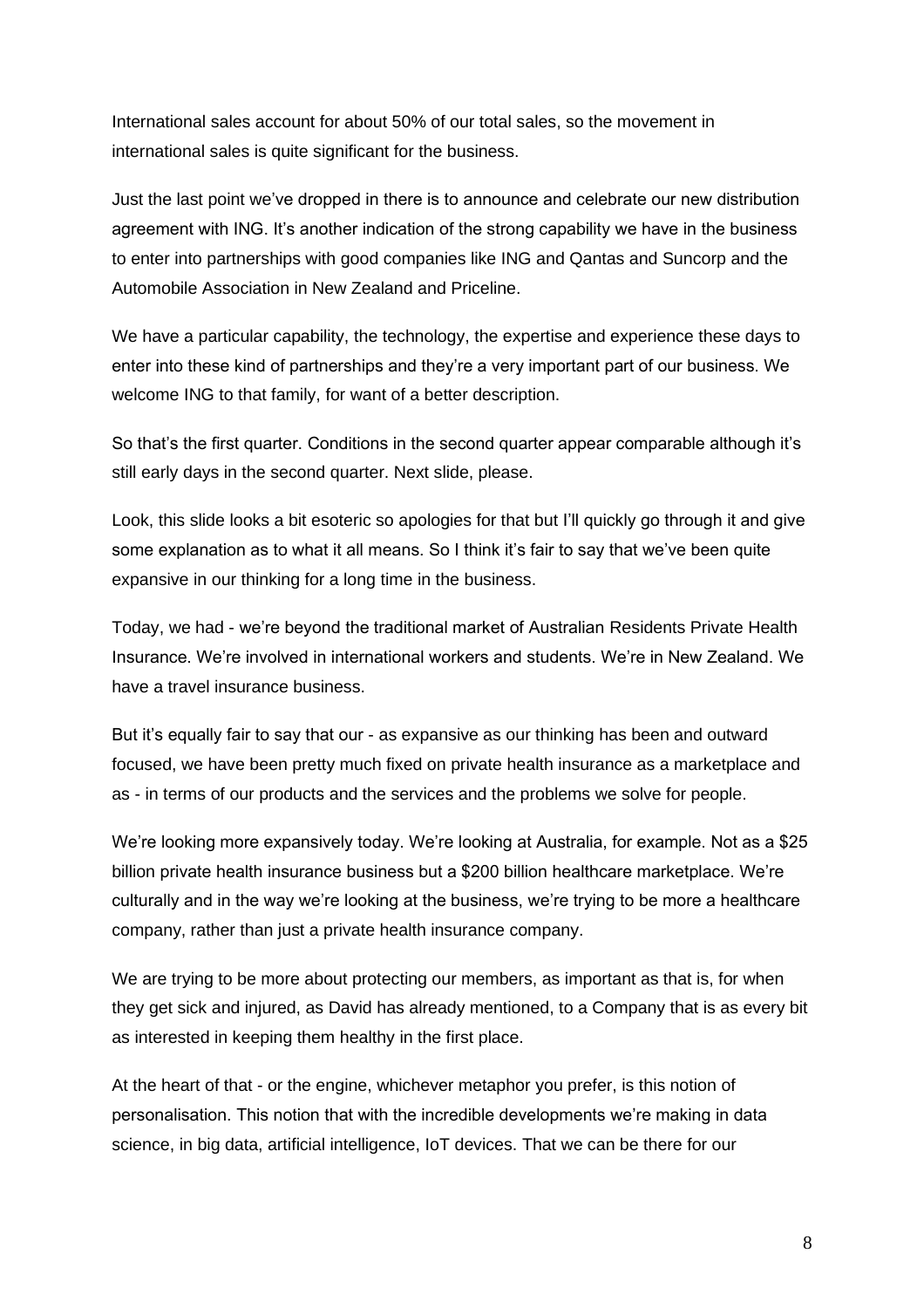members and travellers, not only helping them when they're sick or injured, as David has mentioned, but predicting their individual risk profile such is the power of data science.

So, for example, we know that if Mohammed has characteristics biologically, psychologically, genetically, socially - you know, A, B, C, D and E, that, courtesy of data science and algorithms that have been written from literally millions and millions of records, that we can confidently predict Mohammed is at risk of diseases 1, 2, 3, 4, 5 and if so, the best way to prevent or manage or more precisely treat those diseases as X, Y, Z.

So this is the kind of science we're trying to bring to the business which will expand our value proposition. What we're able to offer consumers in the marketplace - good health, rather than just protection. It's very much our focus and with that, grow our presence in the marketplace.

The other element to personalisation is about digitisation and how we engage with our members and travellers and the doctors who support them. That's a heavy part of our investment as well.

So with that effort in investment being made around personalisation, we think about the \$200 million [sic - billion] Australian healthcare market and the [\$40 billion] healthcare market in New Zealand and the value pool.

So that top soccer ball there is about our traditional existing market or PHI. As I mentioned it's about a \$25 billion market in Australia. We think with this value proposition of good health rather than just financial protection, we can play a role in growing the market in Australia.

Only about half of Australians have private health insurance and in New Zealand, only about 30% of the population so we think this is an opportunity to make membership of nib more attractive, grow the market and grow our share of that market.

Beyond that, we're looking at some new markets in healthcare. So of our - again, using Australia as the example, of that \$200 billion, about \$35 billion is spent on out of pocket expenses. So we've been thinking long and hard about, well look, how can we play a role in that large value pool and how do you do that?

What are the kind of products and services that we need to deliver, which aren't captured in their funding by private health insurance but nevertheless, consumers may want assistance with?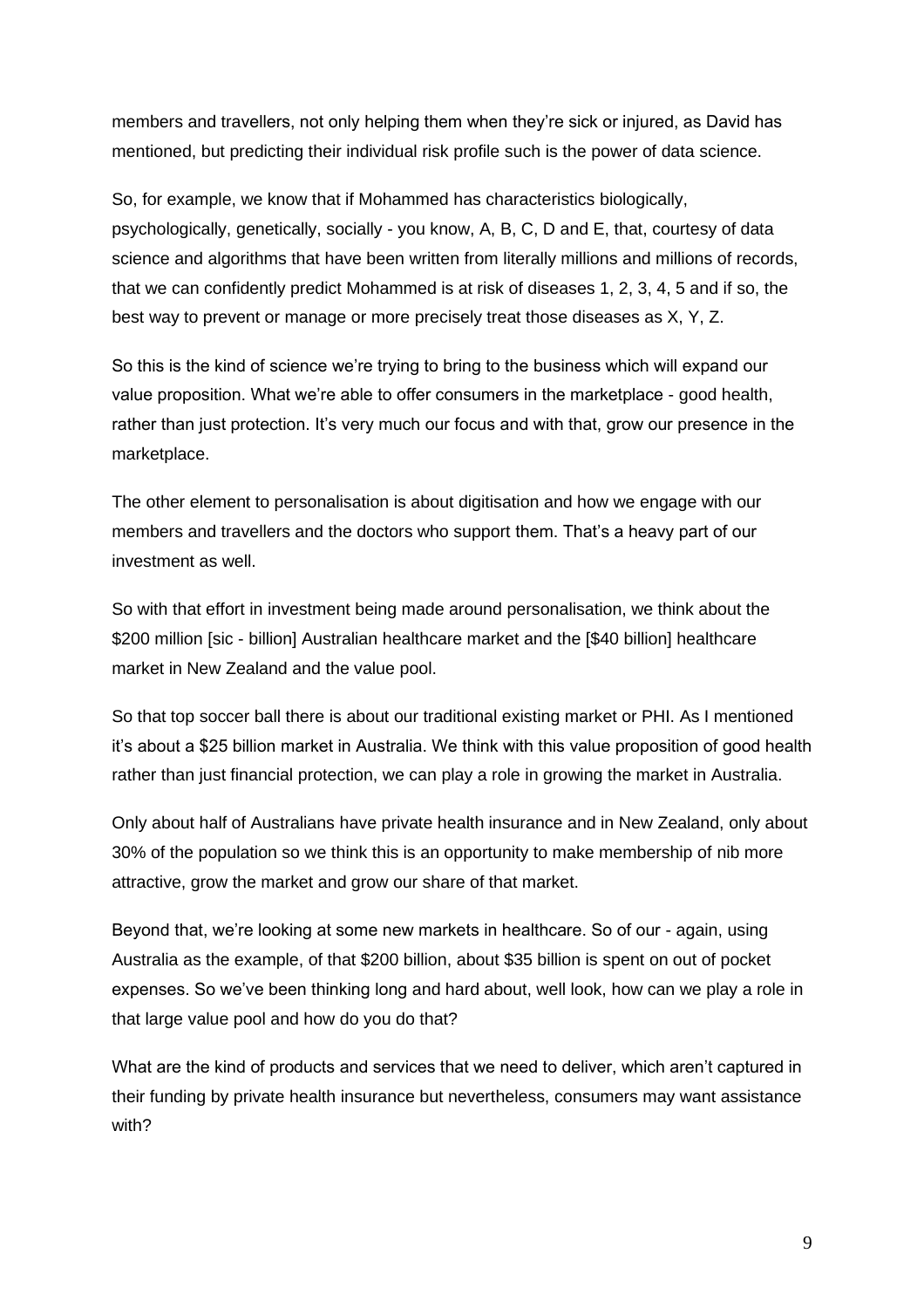Just recently, we announced - well we launched a new product. A new treatment package for maternity, for mothers and birthing. But we have a vision of providing a much broader array of products and services which are outside the domain of private health insurance but nevertheless of value to consumers.

The claims cost effectiveness value pool is us saying, well look, if we're really good at keeping people healthy and preventing disease, this would have implication for our claims experience and loss ratio.

The value we can create by preventing disease or better manage helping people and their doctors prevent or better manage disease, we can pass back to our members in the form of lower premiums or through higher benefits.

That advantage should also support our growth ambitions in that top soccer ball. That is, our ambitions to enhance the value proposition and expand our market share.

Honeysuckle Health is an interesting one. Honeysuckle Health is the business we're using to actually deliver the kind of products and services and programs necessary to help people be able to manage their risk of disease and stay healthy. If it does - it's a joint venture partnership we have with a large US based but global healthcare company called Cigna.

It already has eight programs in the marketplace helping people mitigate the risk of readmission to hospital for surgery, helping people with mental and psychological conditions. Helping people with physical conditions associated with injury and some of those programs are digital programs.

So very much a good part of what Honeysuckle Health delivers in the marketplace will reflect our thinking around AI, IoT and the digitisation of our services. So we have high hopes for Honeysuckle Health to capture a lot of value in the healthcare system.

That box at about three o'clock is more a long-term ambition. We think increasingly in the future, government and its funded programs. So of our \$200 billion, about \$130 billion of that - you know, the lion's share, is actually funded and delivered by government. We think inevitably in the future, government will be turning more and more to the private sector to help it deliver on its own healthcare programs.

We see that in a number of areas already. For example, with the government outsource, Garrison Health. The healthcare of our military to the private sector and they outsource the Department of Health immigration checks.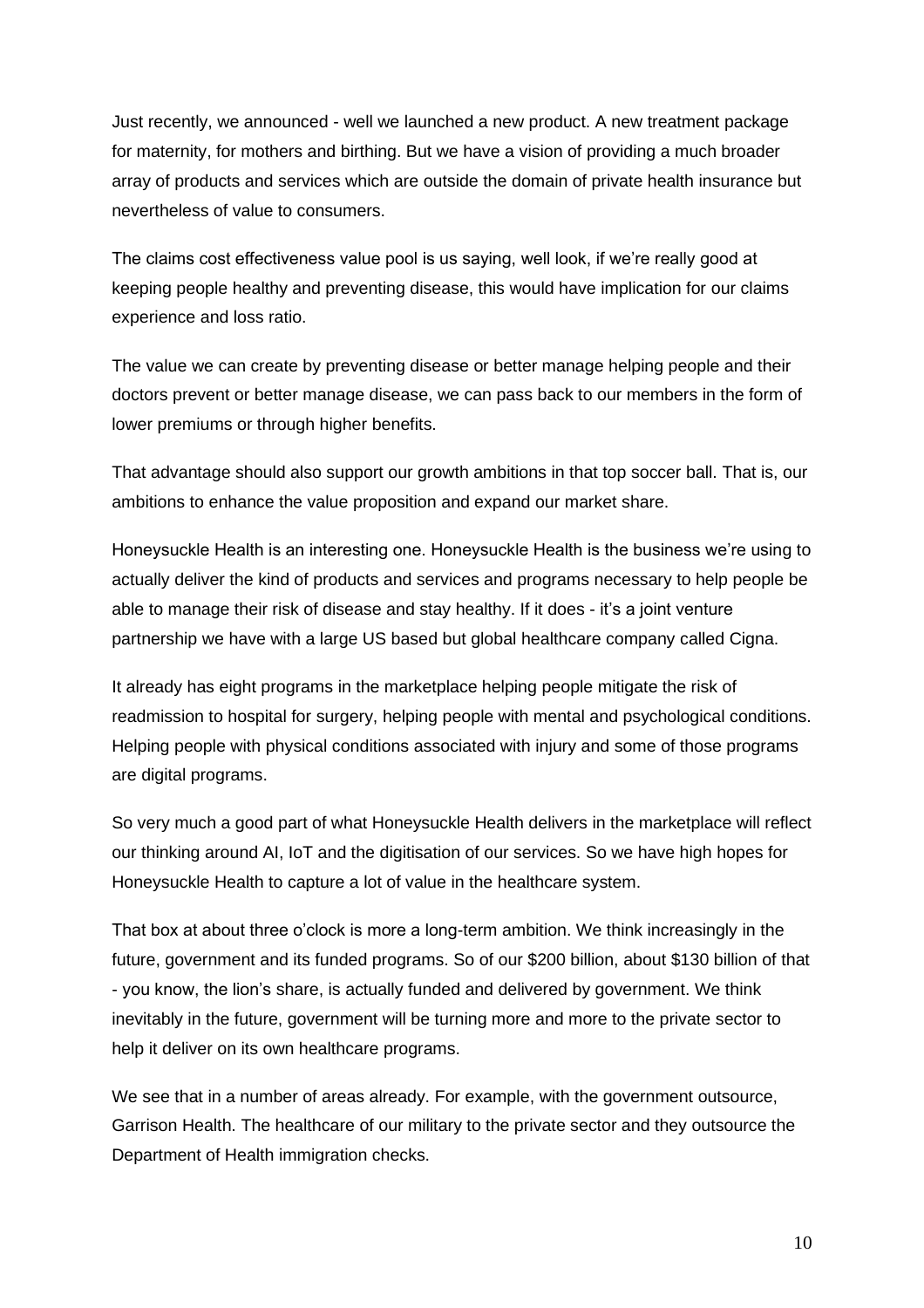We think that there'll be greater prevalence of that kind of initiative at government and we want to be ready for that by particularly being good at managing population health. You know, large groups of people.

So for us, personalisation has both an individual and population level dimension. Not only of - not only does [this] science now enable us to help individuals identify risk and better manage that risk, but it helps us - helps entire communities understand their risk profile as a community and the kind of initiatives which may help, as I say, prevent or manage or more precisely treat, disease.

So that's just a broader interview of how we're seeing our future strategy. We've expanded it beyond our thinking around private health insurance per se and thinking about new markets and how they are relevant to our skills, expertise and technology.

There are a few other possibilities floating around out there. For example, we have a distinct interest in a National Disability Insurance Scheme. Just as we play an agency role between the buyers and sellers of healthcare, we think there's an opportunity perhaps for our Company to play an agency role between the buyers and sellers of disability services. Recognising that disability services, if you take a more holistic view of disability, has a very powerful health dimension to it.

Now, just supporting all of that is a broad range of organisational capabilities we're developing. I've already touched upon the role of technology and how it will support our business strategy, particularly around personalisation.

We're being, in my mind, our mind, quite progressive on matters such as the future of the workplaces and I'll say modestly, I think leading the way in terms of hybrid working arrangements and how that might work for the benefit of the Company productivity, our members and travellers and in particular our employees.

As David has already mentioned, we're taking our social and environmental responsibilities very seriously. We don't see it as something we do because that's expected. We see it as something that's fundamental to our success as a business. It sounds a bit corny but that profits follow purpose and that if we do a good job in fulfilling our purpose as a Company, commercial success will ensue.

David touched upon the fact that part of that ESG of course involves greenhouse admissions and reducing our carbon footprint. We produce about 10,000 tonnes a year. Most of those emissions are third scope emissions. So they're emissions associated with suppliers but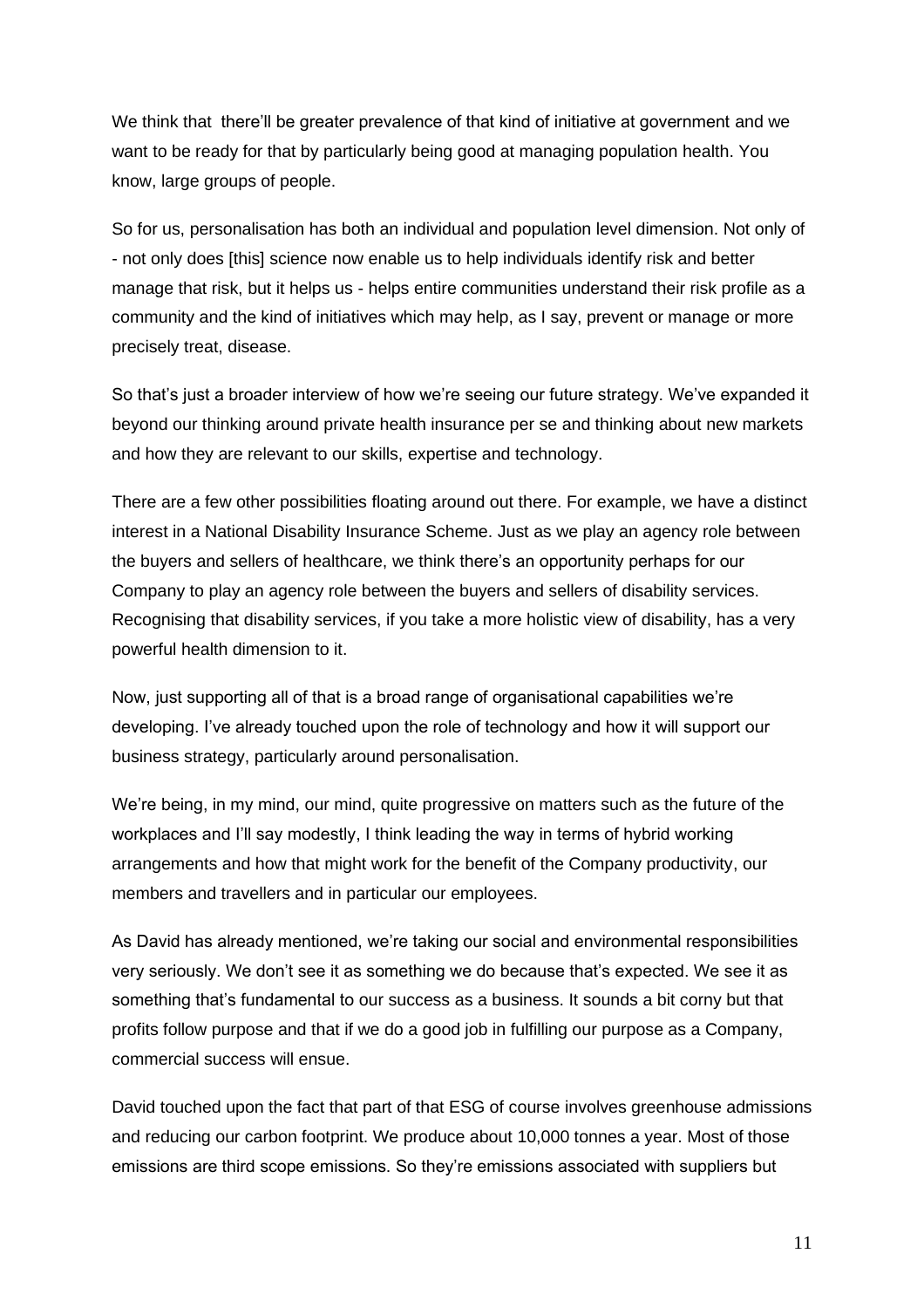we're quite determined to - well we'll be carbon neutral next year and then plan to be carbon zero or net carbon zero certainly within this decade.

But easily the area where we have the most opportunity to have a real impact on community wellbeing is in healthcare. Already, we're making good progress in supporting discrete populations in helping them manage the health of their communities.

There's no better example of that, than our relationship with Ngāti Whātua Ōrākei, a Māori tribe or iwi, in New Zealand. We're with the tribe, we're working together to help improve the health outcomes for their 5,000 tribal members and we have our sights on replicating that kind of thinking in Australia very, very soon, with a regional New South Wales community. So watch this space on that one.

Finally, I'll just talk a little bit about performance measurement. Something we're giving a lot of focus at the moment. What gets measured gets done. We've identified 10 new measures, which will - well they're not new measures -some are new measures - but we'll share more detail about this soon with some targets to support the measures.

But they're a combination of commercial objectives or measures. You know, think revenue growth, think profitability, think return on invested capital and purpose-led measures. Think the rate of hospital treatment per thousand members. The extent of activation of our members with our healthcare programs etcetera.

So we're spending a lot of time on that at the moment, thinking about what are we - what do we really need to measure that's important to us fulfilling our purpose of your better health?

I'll finish off by just mentioning next Tuesday, we have an investor strategy day. Now, everyone's welcome to that, both institutional and retail investors. That will be a virtual conference or strategy day.

The presentation will be published on the ASX as you'd expect and we'll spend a lot more time during the course of that day in spelling out our business strategy. What it means, what targets have we are setting ourselves in each of those value pools I've described and we'll talk a little bit about our performance measurements and targets.

So thank you, everybody. Back to you, David.

David Gordon: Thanks, Mark. We'll now proceed with the formal business of the meeting. I propose to take the notice of meeting as read and to maintain the flow, I'll dispense with the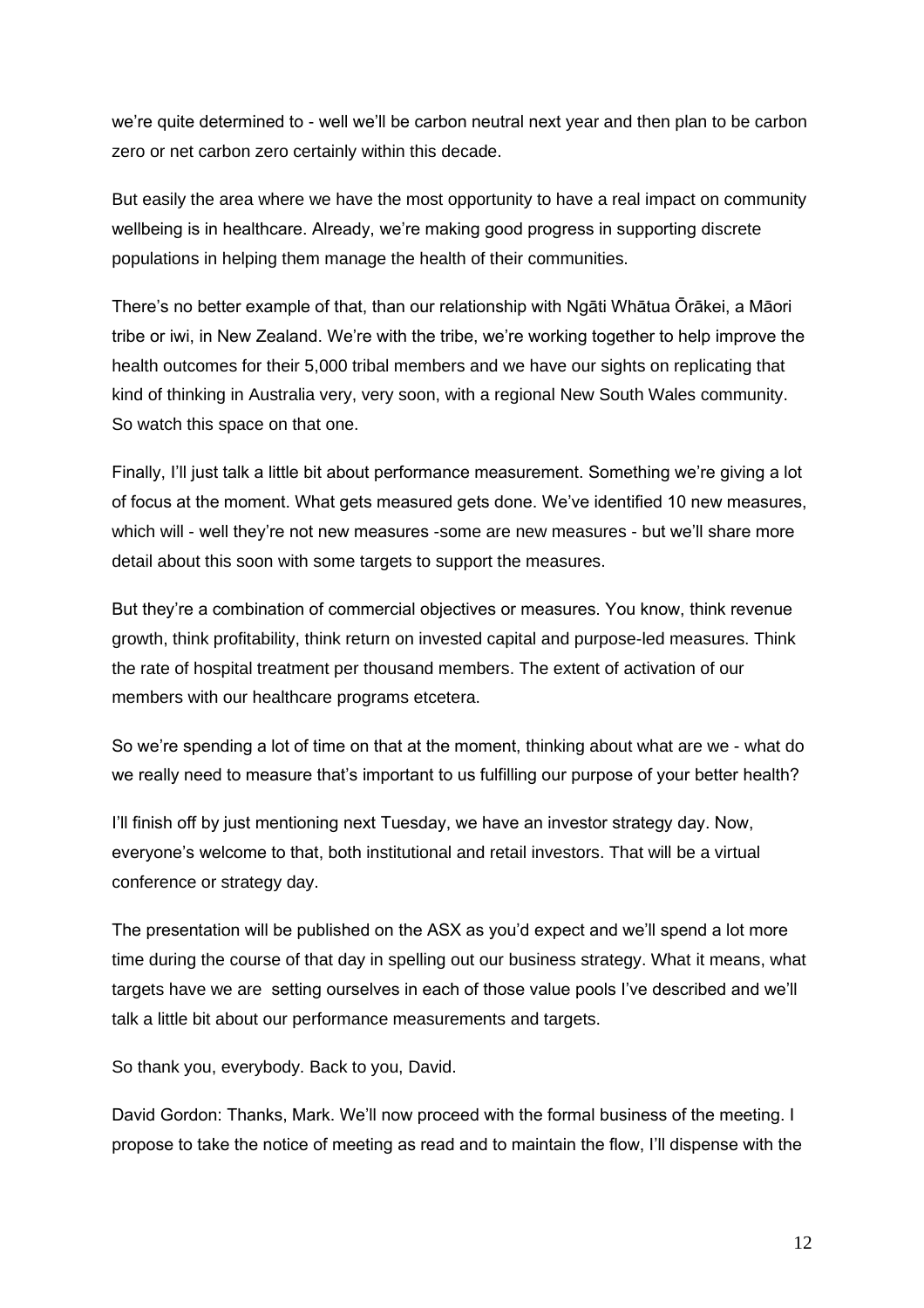formality of moving and seconding resolutions as all matters are properly before the meeting. Please note that matters not pertaining to the meeting will not be covered today.

Participants who have logged in to the online platform as a shareholder or proxy, will be able to vote once I open the voting. When I declare that voting is open, a voting icon will appear on screen and the meeting resolutions will be displayed.

To vote, click on one of the voting options. Your response will be highlighted. To change your vote, simply click a different option to override. The number of items you have voted on and are yet to vote on, is displayed at the top of the screen. Your vote may be changed up to the time that voting is closed at the conclusion of the meeting.

Turning to Item 1 on the agenda, which is to receive and consider the Financial Report, the Directors' Report and the Independent Auditor's Report of nib and the entities it controlled for the financial year ended 30 June 2021.

These documents were sent to shareholders who are on the nib register on 23 September. The notice of meeting, voting form and other associated documents were dispatched as required by the *Corporations Act* on 1 October 2021. Shareholders have received this information in accordance with their selected nib shareholder communication preferences.

Please note that if you haven't notified nib's share registry regarding your shareholder communications preferences, the default preference for you for now is that you will receive the notice of meeting, voting form and other associated documents in hardcopy. If you would like to discuss or change your nib shareholder communications preferences, please contact our share registry provider, Computershare.

I now put before the meeting, nib's Financial Report, Directors Report and Independent Auditor's Report. There is no vote on this item. I'd like to remind you that this is the only item on today's agenda where you have an opportunity to formally ask questions or make comments generally about the performance of nib and its management.

I'd like to advise the meeting that our auditor, Mr Scott Ferguson, a partner at Pricewaterhouse Coopers is here today and available to respond to questions at this time. I also remind shareholders that the Directors are responsible for the preparation and presentation of the Financial Report. The auditor's responsibility is to conduct an audit and give an independent opinion on that Financial Report.

I note that there has been one valid question received for the auditor from shareholders prior to the meeting. I'll address the question first and then invite Mr Scott Ferguson to respond.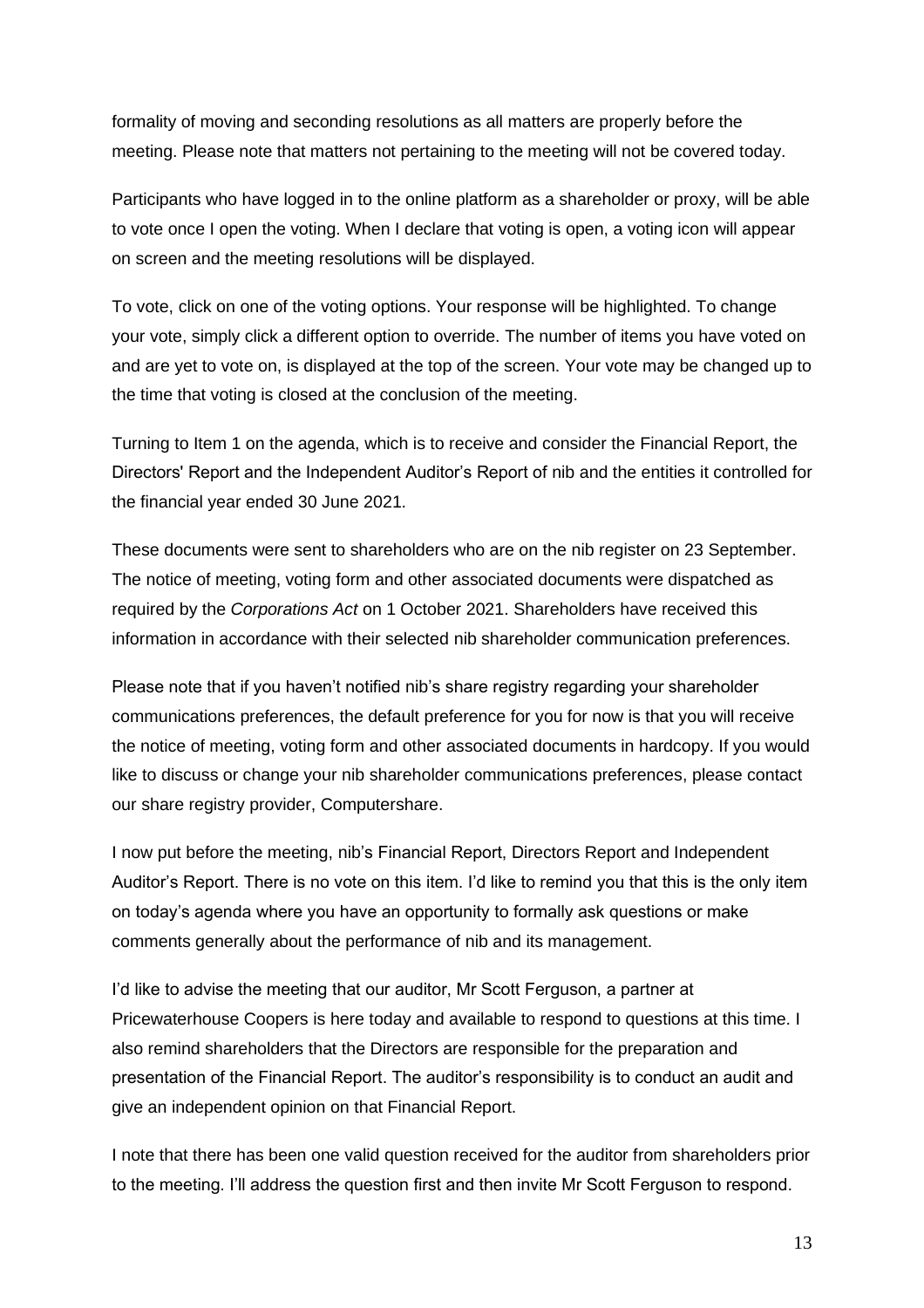The question is as follows. How well was the Company prepared for COVID-19 and does the Company have strong internal controls?

Well, like all Companies, we never imagined a pandemic like COVID-19 would happen in our lifetime. However, we have a number of formal mechanisms we were able to leverage during the crisis, including our pandemic plan, business continuity in crisis management plans, as well as member support packages.

In addition, during the last 18 months, our teams have truly risen to the challenges that the crisis has thrown our way. Our people have lived our values, including we before me, the status quo is death and extraordinary people do extraordinary things.

A focus for the business is ensuring we have strong internal controls and this is overseen by the Board and the audit and risk and reputation committees. We also seek assurance from our external auditors. Supporting our strong internal capability, we align with relevant industry certifications and standards. For example, ISO 27001 on information security for specific control sets.

I now invite Mr Scott Ferguson to further address this question.

Scott Ferguson: Thank you, David, and hello, everybody. As David mentioned, the role of the auditor is to form an opinion on the financial statements. So unfortunately we haven't performed any work that specifically addresses the Company's readiness for COVID-19 or indeed on its controls. But what I can say is that - two things. One in relation to COVID-19. You'll see a note to the financial statements, the description of a number of estimates that are made by the Company in relation to COVID impacts and we have audited those estimates and disclosures with no issues to raise.

You'll see the work that we've performed in our long-form audit report. In relation to internal controls, what I can say is that there were no significant control deficiencies that arose through the course of the audit. Thank you.

David Gordon: Thanks, Scott. Are there any questions in relation to - sorry - any questions in relation to these reports and any aspects of nib's operations or its management generally will be addressed now. I'll now address any questions or comments relating to this resolution from the online platform. Ros, are there any webcast questions?

Roslyn Toms: Yes, Chair. We have a question, as well as a comment from Mr [Henrick K]. I'll ask the question first. Would you consider joining a loyalty program like Flybuys to encourage growth of membership?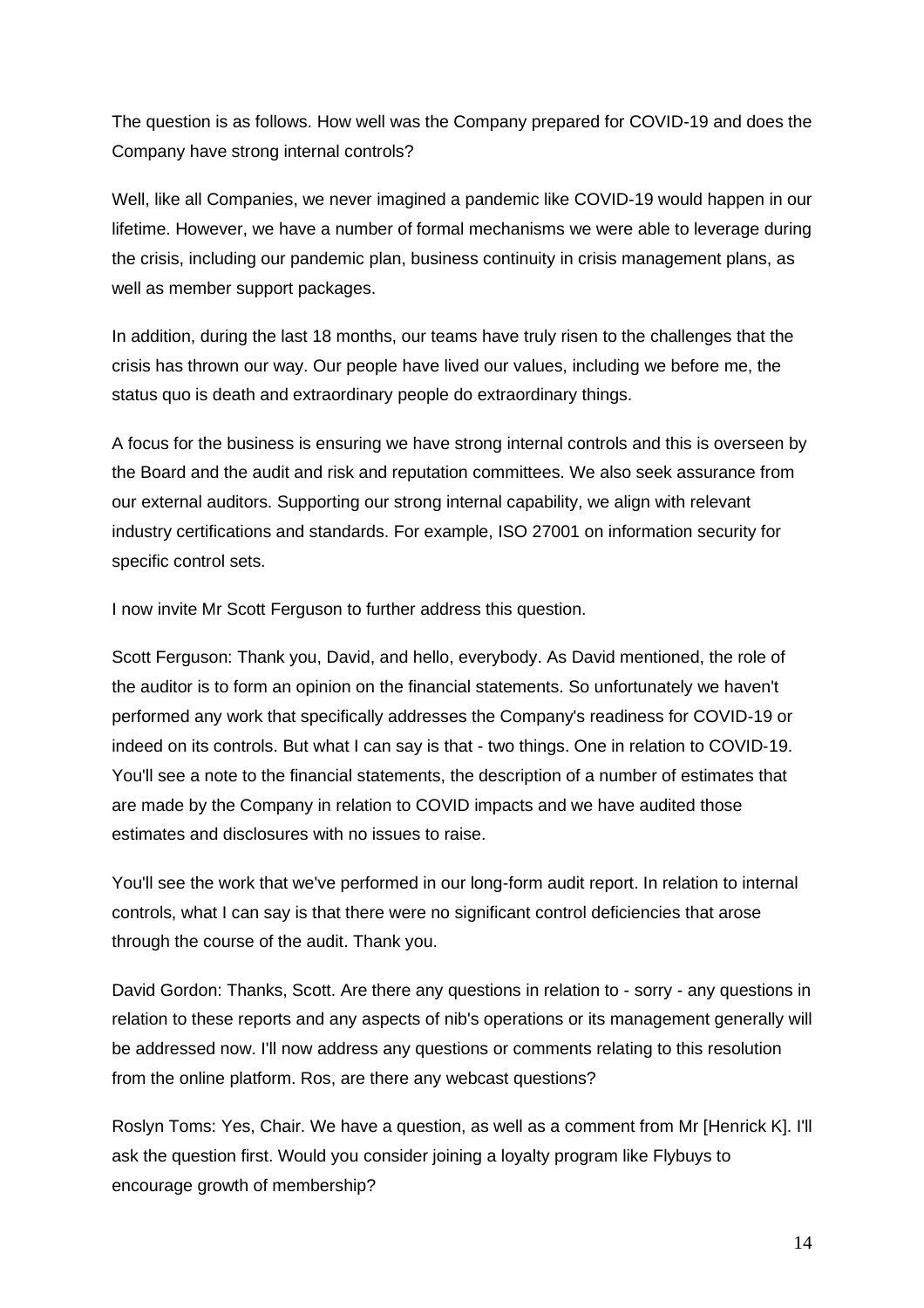David Gordon: Thank you, Mr [K]. As you probably know, we have a very strong affiliation and partnership with Qantas, but I might hand over to our Chief Executive, Mark, to answer it in relation to any other thoughts on loyalty programs. Mark.

Mark Fitzgibbon: Yes. Yes, as you touched upon, Chairman, our relationship with Qantas has elements of exclusivity about it and I rather suspect Flybuys have similar arrangements with other health insurers as well. So it wouldn't be possible. But we are always looking for, as I touched upon earlier, opportunities to partner with other organisations who have a large customerbase and who's - that - who has some interest in working with us. So I certainly wouldn't rule out other similar kind of partnerships.

David Gordon: Great. Thanks, Mark.

Roslyn Toms: Chair, just one comment from Mr K as well. He says, I would strongly suggest that if you are looking at the NDIS work with disability organisations to see what they think is needed.

David Gordon: Excellent. That's a very good suggestion. Thank you very much for that. Are there any other questions?

Roslyn Toms: No further questions.

David Gordon: No further - okay. I will now address any questions or comments relating to this resolution from the telephone line. Do we have any telephone questions? No? Okay.

Now that we have considered the reports, we will deal in turn with each of the resolutions set out in the Notice of Meeting. The voting procedure is as follows. I will open all resolutions to a poll and voting will remain open until the end of the meeting. I'll explain each resolution and there will then be an opportunity for questions regarding the resolution. At this time, I will inform the meeting whether any proxy votes have been received and how the proxy votes are to be cast.

Voting to pass a resolution will be determined by a full poll result showing the combination of the votes cast on the website, votes cast prior to the meeting and proxies received prior to the meeting. Poll results for all resolutions will be shown at the end of the meeting after voting is closed. I now declare that voting for all resolutions is open.

Turning now to Item 2 on the agenda, which relates to the Remuneration Report contained within the Financial Report for the 2021 financial year. In accordance with the Corporations Act, this vote is advisory only and the outcome will not be binding on the Board or the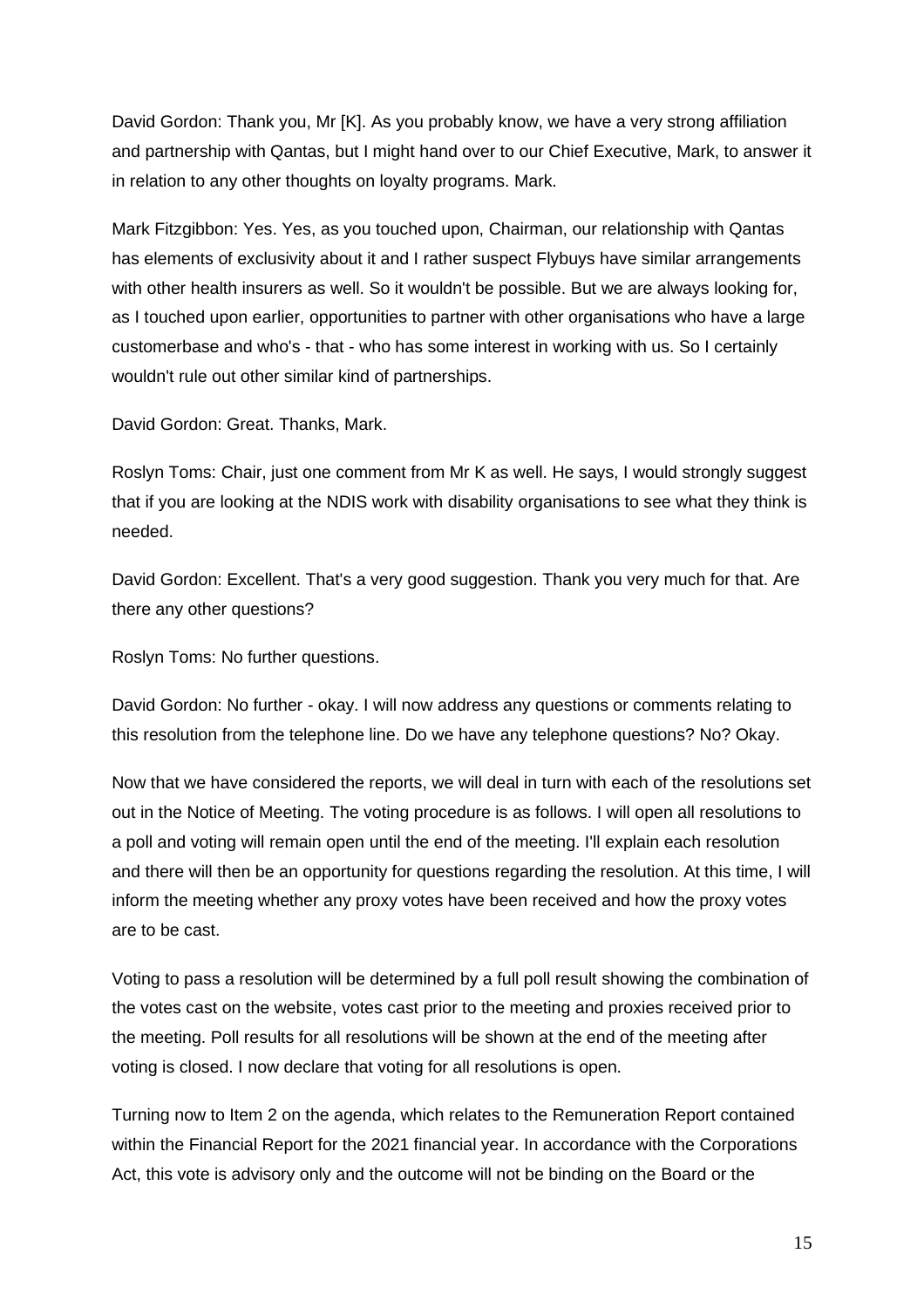Company. In presenting the remuneration report, we've endeavoured to provide shareholders with clear and comprehensive information on the terms of and rationale behind nib's remuneration reward framework.

nib's approach to remuneration is simple and underpinned by a strong governance framework. Our philosophy needs to be fit for purpose and aligned to our organisational strategy. We need to ensure it keeps pace with our growth aspirations and allows us to continue to attract, motivate, develop and retain the right people to lead the nib Group. Transparency is key and we need to ensure our shareholders understand what we pay our people and how performance is measured and rewarded.

In addition, remuneration must be aligned to short and long-term shareholder value creation as the two are inextricably linked. That's why we've spent considerable time bedding down a remuneration philosophy and framework that is fair and balanced to our people and to our shareholders. Consistent with our approach in previous years, we are actively engaged and seek regular feedback on our remuneration framework from key interest groups, including shareholders, proxy advisors and other shareholder representative groups, including the Australian Shareholders Association.

Your Board believes that nib's remuneration structure creates an incentive for exceptional performance from our Executives, delivers financial reward to them when your investment in nib has increased in value and that it is competitive and reflective of comparable roles in the market. The Directors unanimously recommend that shareholders vote in favour of adopting the remuneration report of nib for the financial year ended 30 June 2021 as set out in the Directors' Report. I will now address any questions or comments relating to this resolution from the online platform.

Roslyn Toms: Chairman, we have one question from Mr [Wolfgang Frank] in relation to Item 2. nib is currently ranked 143 in terms of capitalisation on the ASX 200. Annual Report details 10 KMPs for FY21 financial year and unchanged from the previous year. Other much larger ASX 200 companies have far fewer KMP, with a few examples such as Ramsay Health Care, Wesfarmers, Origin Energy, Telstra and ANZ. Some of the KMPs have very small operational portfolios but receive salary packages of some \$500,000 or more, which appear very generous based on their overall responsibilities.

Given its size and scale of operations, how does the CEO justify his Executive Management structure and the salary packages paid to some of his personnel?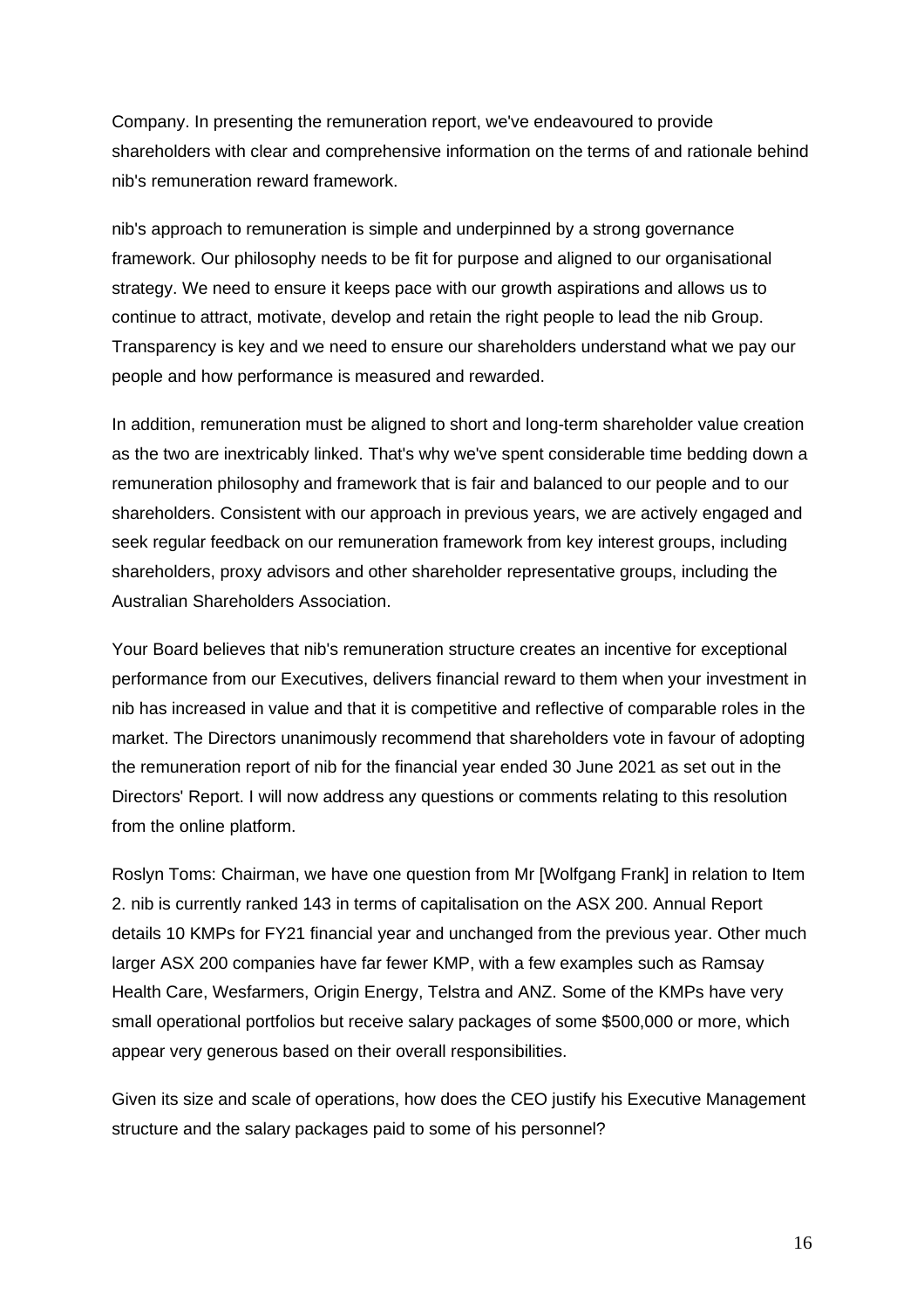David Gordon: Thank you. Before I hand over to Mark, I'll make a few comments. The first is, as I mentioned a moment ago, that we take our remuneration responsibilities very seriously and, in particular, we aim to ensure that whatever we pay our people is as transparent as we can make it. I think perhaps that's one of the benefits and one of the reasons why we're able to be asked a question like this, and that's a good thing. We also ensure that our salaries and the incentive schemes are fit for purpose and appropriate to do what they're intended to do, which is to enable us to attract, develop and retain excellent Executives to run the business.

We feel very confident that that is, in fact, what's happening and it's verified independently by reports that we get every couple of years. So in terms of the amount that people are paid, we feel that we need to be and are comparable and competitive in a marketplace for excellent Managers. As far as the size of the team is concerned, I'll perhaps ask Mark if he'd like to comment on that.

Mark Fitzgibbon: Yes. Thanks, Chairman. I think there are two factors. The first factor is we are a very flat Management Company. Not a steep hierarchy as you might find in some other companies. We take a very collegiate and decentralised approach to how we operate the business. Now, when you take these - a decentralised approach and a collegial approach of that kind, you want to share as much information and insight and involve as many people as you can in the operation of the Company.

So while we do have a large Executive team, I think it makes for a much better mix of experience and diversity and ensures that the people who have responsibility to deliver right across the Group and its very elements are at - part of the Executive team and know what's going on at that level. In terms of remuneration, as the Chairman has mentioned, the remuneration doesn't reflect where they sit in the hierarchy, rather than the skills and expertise and experience that they bring to the business.

David Gordon: Great. Thanks, Mark. I should also add that we sit our remuneration, the fixed remuneration, of our Executives between the 50<sup>th</sup> and the 75<sup>th</sup> percentile in relation to their particular line of work. So I'll now address any questions or comments relating to this resolution from the telephone line. Do we have any telephone questions? No? Okay. There being no further discussion, I will now reveal the proxies received prior to the meeting in relation to this resolution, which will now appear on your screen.

As the Chairman of the meeting, I've been appointed proxy by some shareholders to vote on this resolution. I intend to vote undirected proxies that can be voted on this resolution in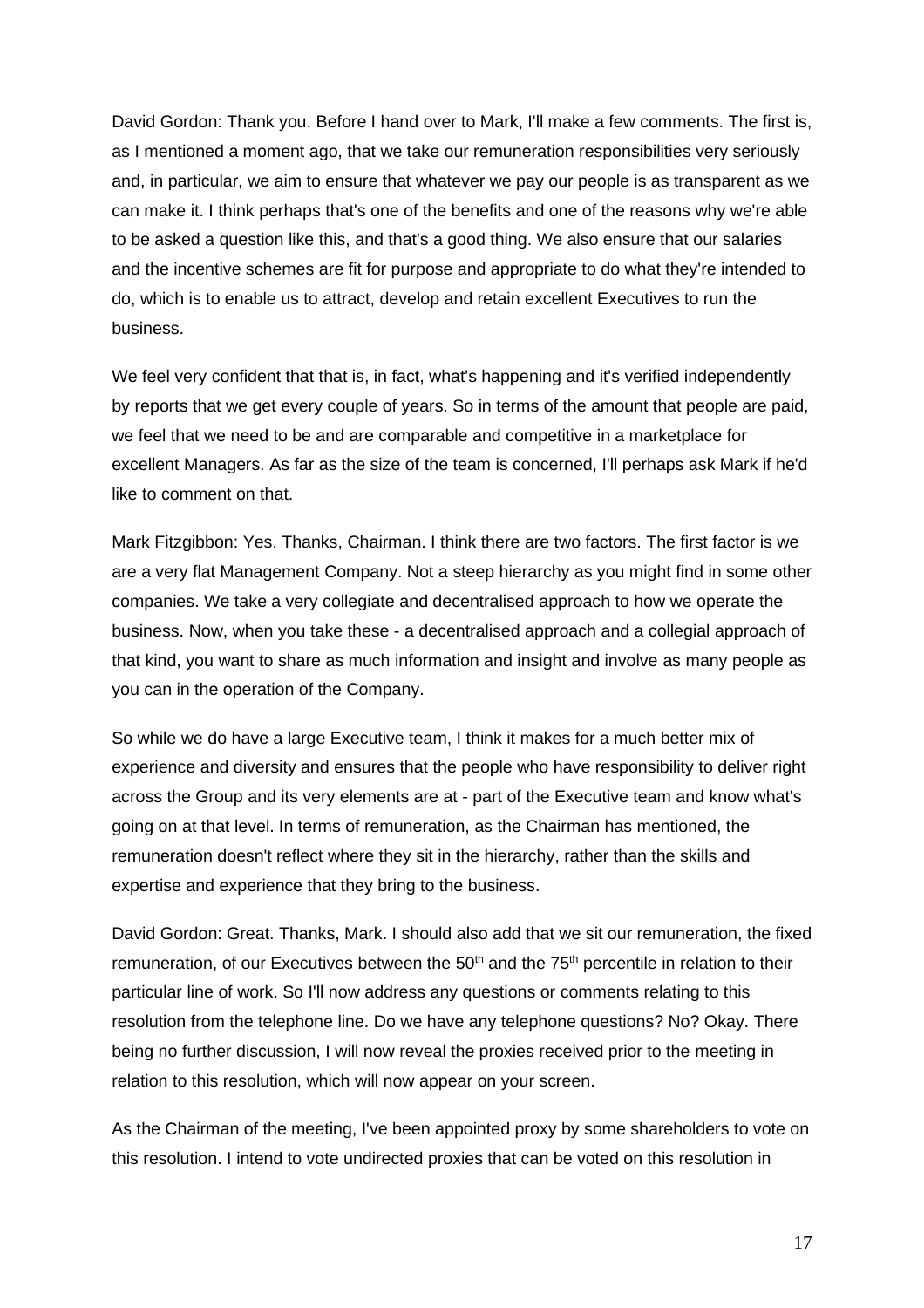favour of Item 2. Please note that once again, under the Corporations Act, this resolution is advisory only and doesn't bind the Board or the Company. I would also like to note that there are voting exclusions for this resolution and these are outlined in detail on page 2 of the Notice of Meeting.

I'll therefore now put to a poll the resolution that the Remuneration Report of the Company for the financial year ended 30 June 2021 as set out in the Directors' Report is adopted. To vote, please click one of the voting options shown on your screen. Item 3 on the agenda is the election of Mr Peter Harmer as a Non-Executive Director of nib. Peter Harmer was appointed by the Board as an Independent Non-Executive Director of the Company in July 2021, pursuant to the constitution, which allows the Board to appoint a Director to fill a casual vacancy or to appoint a Director as an additional Director to the Board.

In accordance with the ASX listing rules and nib's constitution, Peter retires and being eligible offers himself for election as an Independent Non-Executive Director. The notice of meeting provides an overview of Mr Harmer's professional experience and I'll now invite Peter to address the meeting regarding his election.

Peter Harmer: Thank you, Chairman. Ladies and gentlemen, a high quality and affordable healthcare system is critical to the future prosperity of any country. That is certainly true for Australia and New Zealand. A high-functioning healthcare system will be just as focused on prevention as it were on treatment and recovery. Your Company, nib, through its unwavering commitment to its purpose of your better health is making an extremely important contribution to the future wellbeing of both Australia and New Zealand.

That's why I'm honoured to put myself before you for election to the Board of nib. I've spent over 40 years' in both the domestic and global insurance market within excess of 25 of those years as a CEO of insurance brokering firms and most recently as the CEO of IAG Australia, which is the country's largest listed insurance company.

Throughout my career, I've been focused on building purpose-led organisations and harnessing the energy of employees that is released when people feel their work has real meaning; to design and execute transformational change in the areas of culture and leadership in digital and technology; in new and valued customer experiences; and in understanding the risks to communities posed by climate change and how best to manage and prepare for these.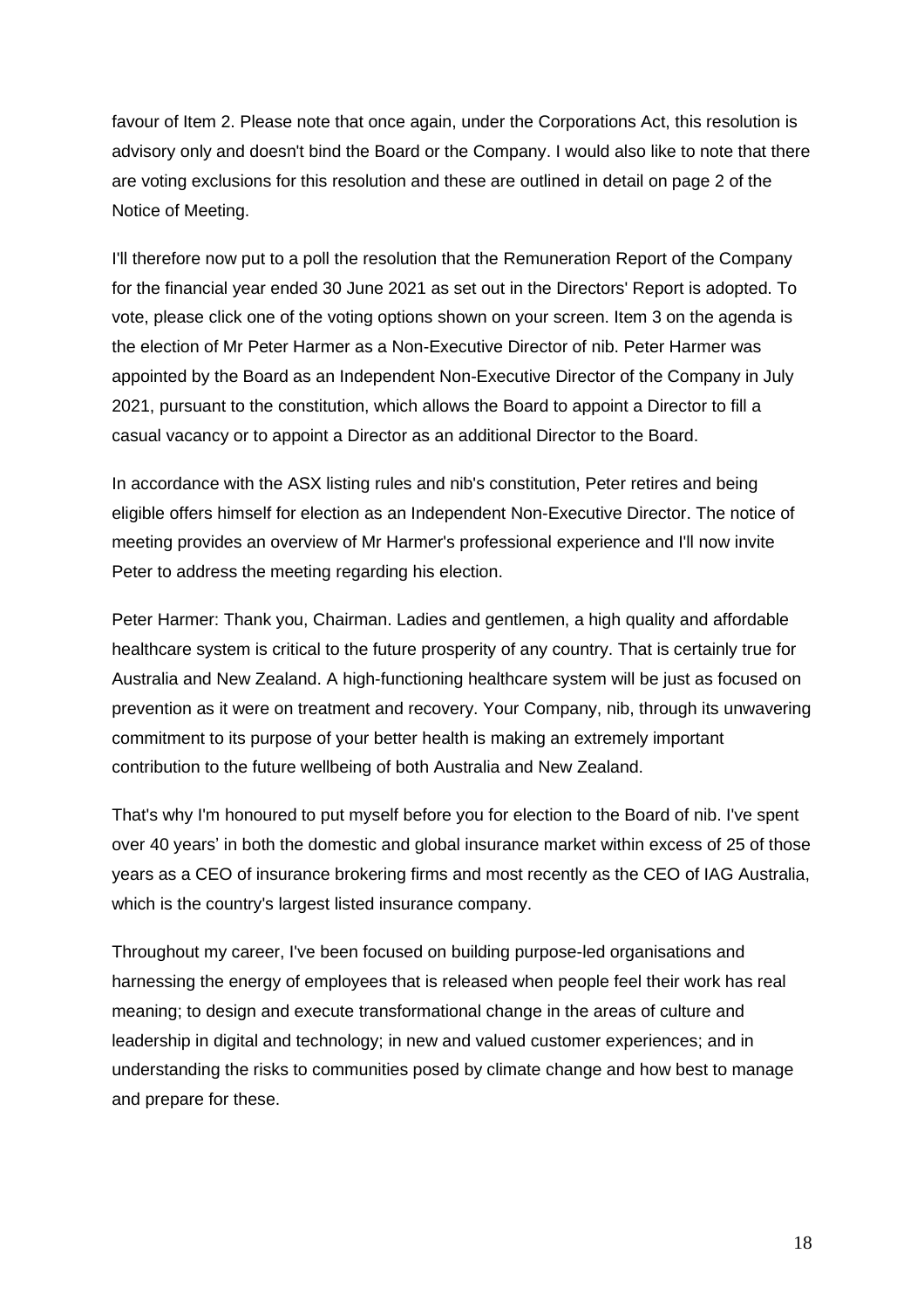With your support, I'm looking forward to bringing these perspectives to the Board table to support Management and staff as they continue to search for ways to deliver your better health. Thank you.

David Gordon: Thanks, Peter. The Directors with Mr Harmer abstaining recommend that you vote in favour of the election of Mr Harmer as a Non-Executive Director of nib. I will now address any questions or comments relating to this resolution from the online platform. Ros, do we have any questions?

Roslyn Toms: No, Chair, there are no questions.

David Gordon: Okay, thank you. Are there any questions from the telephone line? No. Okay, there being no discussion, I will now reveal the proxies received prior to the meeting in relation to this resolution which will now appear on your screen.

As the Chairman of the meeting, I have been appointed proxy by some shareholders to vote on this resolution. I intend to vote in favour of the resolution detailed in Item 3 for proxies open at the Chairman's discretion. Please note that as this resolution is an ordinary resolution, more than 50% of votes cast by shareholders are required to be in favour of the resolution for the resolution to pass. I now put to a poll the resolution that Mr Peter Harmer be elected as a Non-Executive Director of the Company. To vote, please click one of the voting options shown on your screen.

Moving to Item 4 on the agenda, is the re-election of Ms Jacqueline Chow as a Non-Executive Director of nib. Jacqueline Chow is considered an Independent Director in accordance with the ASX Corporate Governance Principles and Recommendations 2007. In accordance with the ASX Listing Rules and nib's Constitution, Ms Chow retires from office at this meeting and being eligible for re-election, offers herself for re-election as a Non-Executive Director. The Notice of Meeting provides an overview of Jac's professional experience and service to the Board, but I would now like to invite Jac to address the meeting regarding her re-election.

Jacqueline Chow: Thank you Chairman. Ladies and gentlemen, like you I am a shareholder of nib. My entire family are all members of nib. I am honoured to be standing here for reelection to the Board of nib Holdings, a responsibility I take very seriously. For over 20 years' of working life, I have been pre-occupied with understanding the customer, using research and insights to learn what are their unmet needs and painpoints and then creating innovation and technology solutions to build customer loyalty.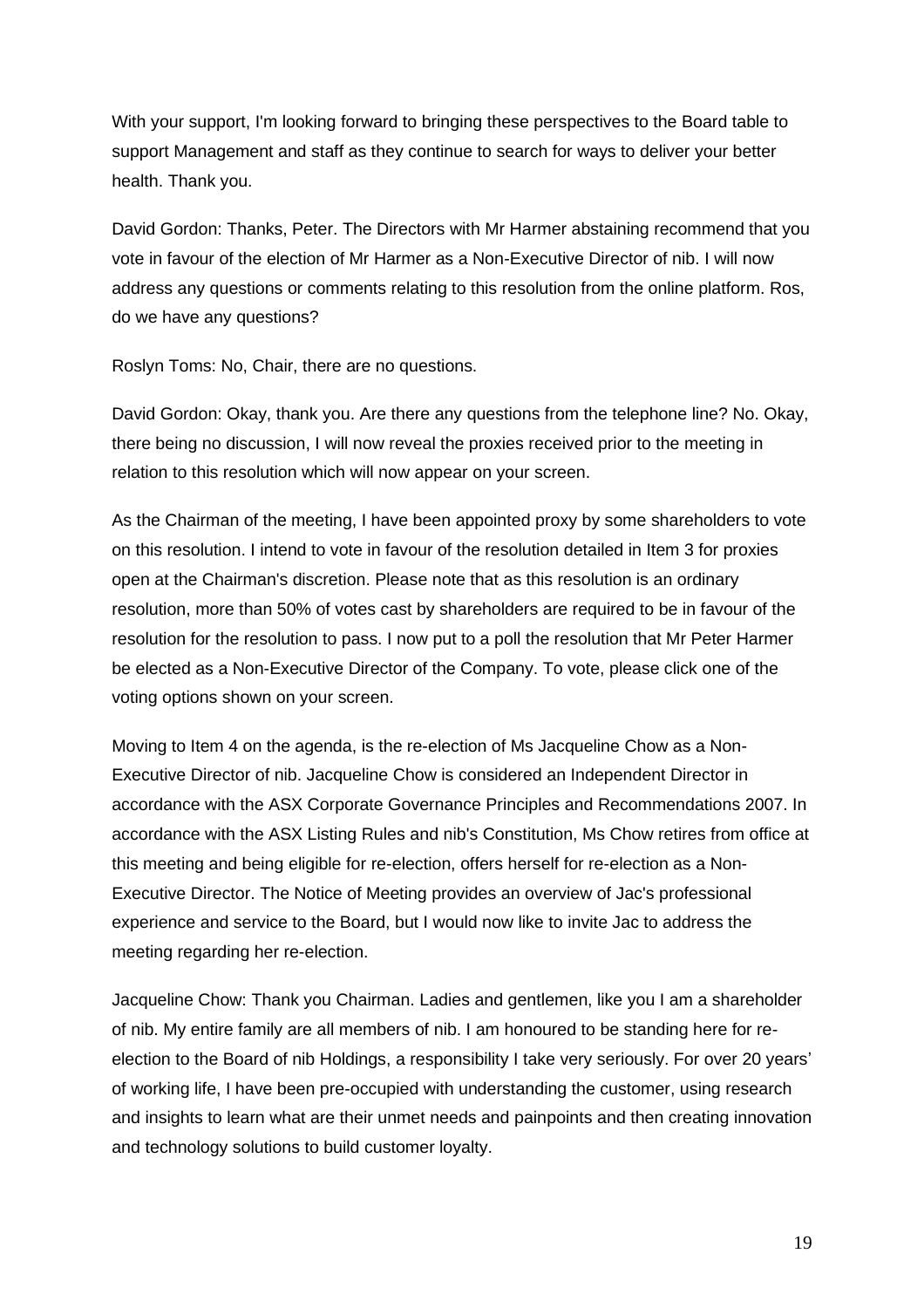My experience working in customer businesses with everyday household names like Coles and Arnott's, can bring a deep customer perspective. One lasting trend of this devastating pandemic has been the accelerated adoption of digital technologies across all facets of business. I can contribute my digital technology experience in generating better health outcomes for our members and commercial value to nib from yielding productivity and efficiencies with robotic process automation, to harnessing [analytics] for our members to help curate personalised health and wellness solutions for them.

Finally, the movement of societal shifts across the environment, social values and the governance or stewardship of what matters most is surging. In corporate circles this is often called ESG, environment, social and the governance matters. Embedding the appropriate mindset, relevant capabilities and implementing the actions on all of these matters pervasively across an organisation is critical but challenging.

For the last two years, I have held the role of Chairman of nib's Risk and Reputation Committee where we focus our governance on these important matters. I have also led several large-scale businesses end-to-end with my last Executive role spanning 80 countries. Having the recency of hands-on operational experience can be helpful context for what it truly takes to deliver on our promises and to do it sustainably with a diverse array of constituencies, be they communities, business partners, governments or regulators.

I understand the trust that you place in nib as our investors and I see the preservation of that trust as a primary responsibility. I am honoured to receive your support to serve as a Director. Thank you.

David Gordon: Thanks, Jacq. The Directors, with Ms Chow abstaining, recommend that you vote in favour of the re-election of Ms Chow as a Non-Executive Director of nib. I will now address any questions or comments relating to this resolution from the online platform. Ros, do we have any questions?

Roslyn Toms: No, there are no questions Chairman.

David Gordon: Okay, thank you and are there any questions from the telephone platform? No. None, okay. There being no discussion I will now reveal the proxies received prior to the meeting in relation to this resolution which will now appear on your screen. As the Chairman of the meeting, I have been appointed proxy by some shareholders to vote on this resolution. I intend to vote in favour of the resolution detailed in Item 4 for proxies open at the Chairman's discretion.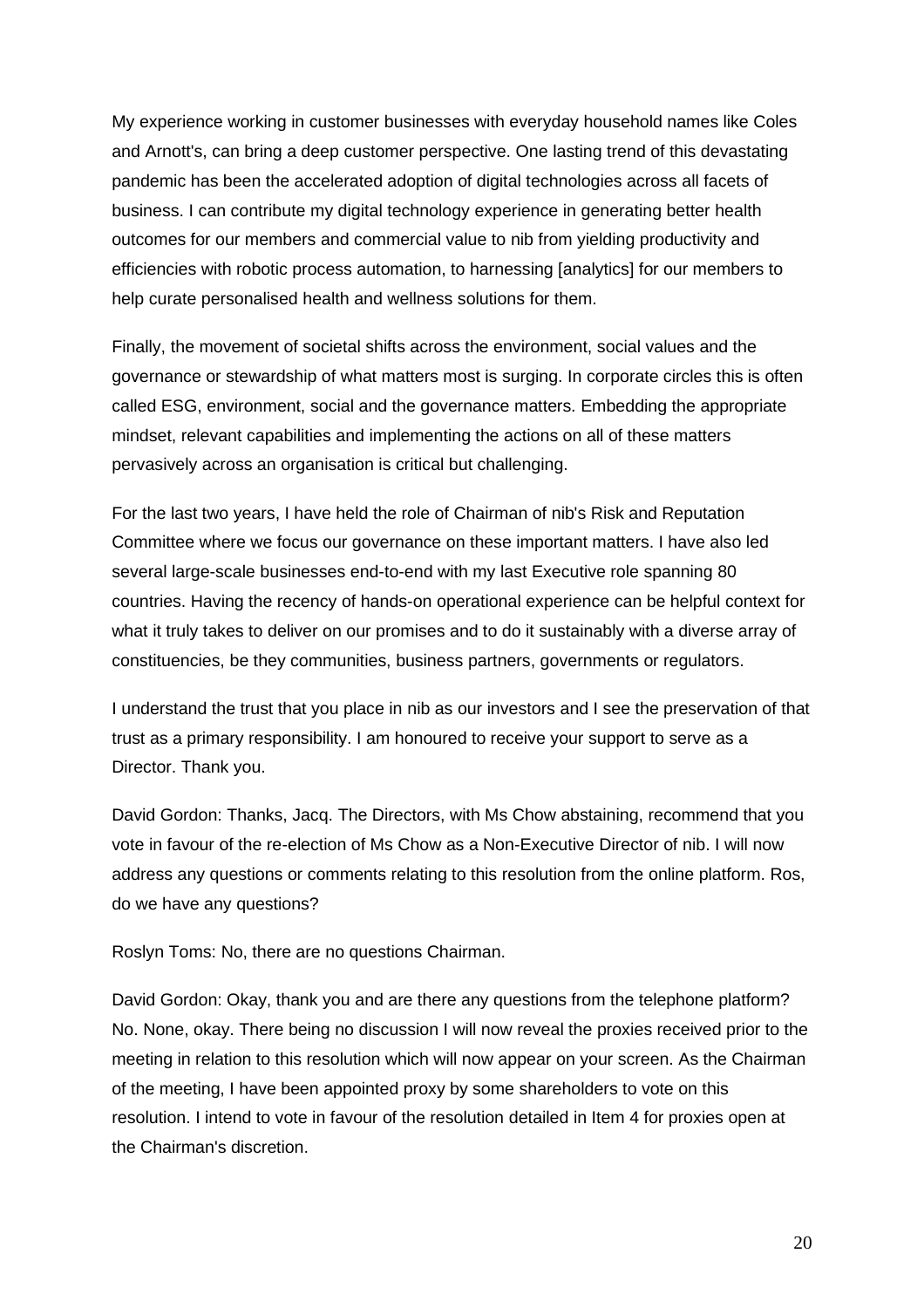Please note that as this resolution is an ordinary resolution, more than 50% of votes cast by shareholders are required to be in favour of the resolution for the resolution to pass. I now put to a poll the resolution that Ms Jacqueline Chow be re-elected as a Non-Executive Director of the Company. To vote, please click one of the voting options shown on your screen.

Item 5 on the agenda seeks nib shareholder approval for Mr Mark Fitzgibbon, the Managing Director and Chief Executive Officer, to participate in the Company's long-term incentive plan, or LTIP, via a grant of performance rights in the financial year commencing on July 2021 with a four-year vesting period. The LTIP forms part of nib's remuneration strategy. It is designed to align the interest of Executives and shareholders and to assist nib in the attraction, motivation and retention of Executives.

In particular, the LTIP provides Executives with an incentive for future performance thereby encouraging those Executives to remain with and contribute to the future performance of nib. Under the LTIP, eligible persons participating in the LTIP may be granted performance rights on terms and conditions determined by the Board from time to time. A performance right is a right to acquire a share in nib subject to the satisfaction of applicable vesting conditions, including the achievement of Board-determined performance hurdles.

A summary of the LTIP rules, which apply to performance rights granted to Mark and other key management personnel from June 2018, is set out in the schedule to the explanatory notes in the Notice of Meeting. The Board, with Mr Fitzgibbon abstaining and not voting, recommends that shareholders vote in favour of the ordinary resolution in Item 5. I will now address any questions or comments relating to this resolution from the online platform. Ros, do we have any questions?

Roslyn Toms: No, there are no questions, Chairman.

David Gordon: Thank you. Do we have any questions on the telephone line? No, no questions. Alright. There being no discussion, I will now reveal the proxies received prior to the meeting in relation to this resolution, which will now appear on your screen.

As the Chairman of the meeting, I've been appointed proxy by some shareholders to vote on this resolution. I intend to vote undirected proxies which are able to be voted on this resolution in favour of Item 5. I would like to note that there are voting exclusions for this resolution and these are outlined in detail on page 2 of the Notice of Meeting. Please also note that as this resolution is an ordinary resolution, more than 50% of votes cast by shareholders are required to be in favour of the resolution for the resolution to pass. I now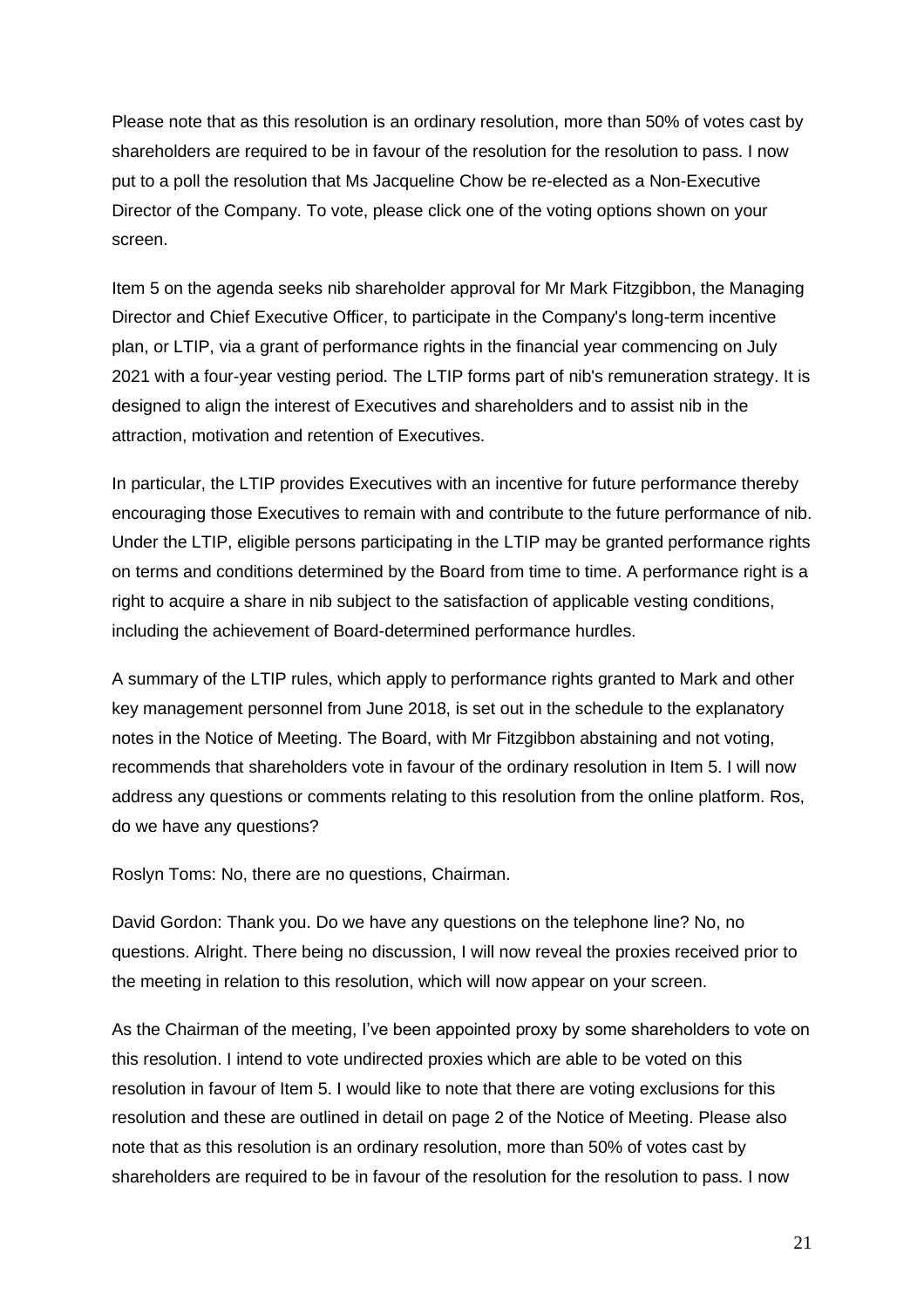put to a poll the resolution which is displayed on the screen, which I won't read. To vote, please click one of the voting options shown on the screen.

Item 6 on the agenda proposes that nib's constitution be amended. Given the evolving situation in relation to COVID-19 and the need for flexibility regarding the holding of meetings, a number of amendments to the constitution are proposed to ensure that the Board is able to quickly respond to situations such as COVID-19 and move the place of meetings, change the time of meetings and notify members electronically of those changes, also to ensure that nib is able to hold meetings fully electronically if required and the Chairman is able to make appropriate decisions prior to or during a meeting if a change is required to a venue for the meeting or if a disruption occurs.

The proposed constitutional amendments provide nib shareholders with a level of certainty in the event we are unable to hold an in-person or hybrid meeting. Both this year and last year, late and unexpected lockdowns have impacted the planning process for AGMs. Having the ability to hold a virtual meeting included in our constitution allows nib to continue with our AGM process without waiting for legislation to be introduced or extended or having to apply to ASIC for relief. I'd like to stress that it remains nib's intention to hold in-person or hybrid meetings and to provide shareholders with the ability to engage with their directors and management face-to-face where nib is able to do so. It's actually very lonely here not having our shareholders, so we'd much prefer to have you around.

As advised in the Notice of Meeting, a copy of the proposed amendments to the constitution is available at nib.com.au/shareholders and I propose to take the amendments to the constitution as read. The Directors recommend that you vote in favour of the special resolution in Item 6. I'll now address any questions or comments relating to this resolution from the online platform. Ros, do we have any questions?

Roslyn Toms: There are no questions, Chairman.

David Gordon: Okay, thank you. What about from the telephone line? No questions? Okay. There being no discussion, I will now reveal the proxies received prior to the meeting in relation to this resolution, which will now be displayed on your screen.

As the Chairman of the meeting, I've been appointed proxy by some shareholders to vote on this resolution. I intend to vote undirected proxies that can be voted on this resolution in favour of Item 6. Please note that as this resolution is a special resolution, at least 75% of votes cast by shareholders are required to be in favour of the resolution for the resolution to pass. I'll therefore now put to a poll the resolution that the constitution of nib be amended as